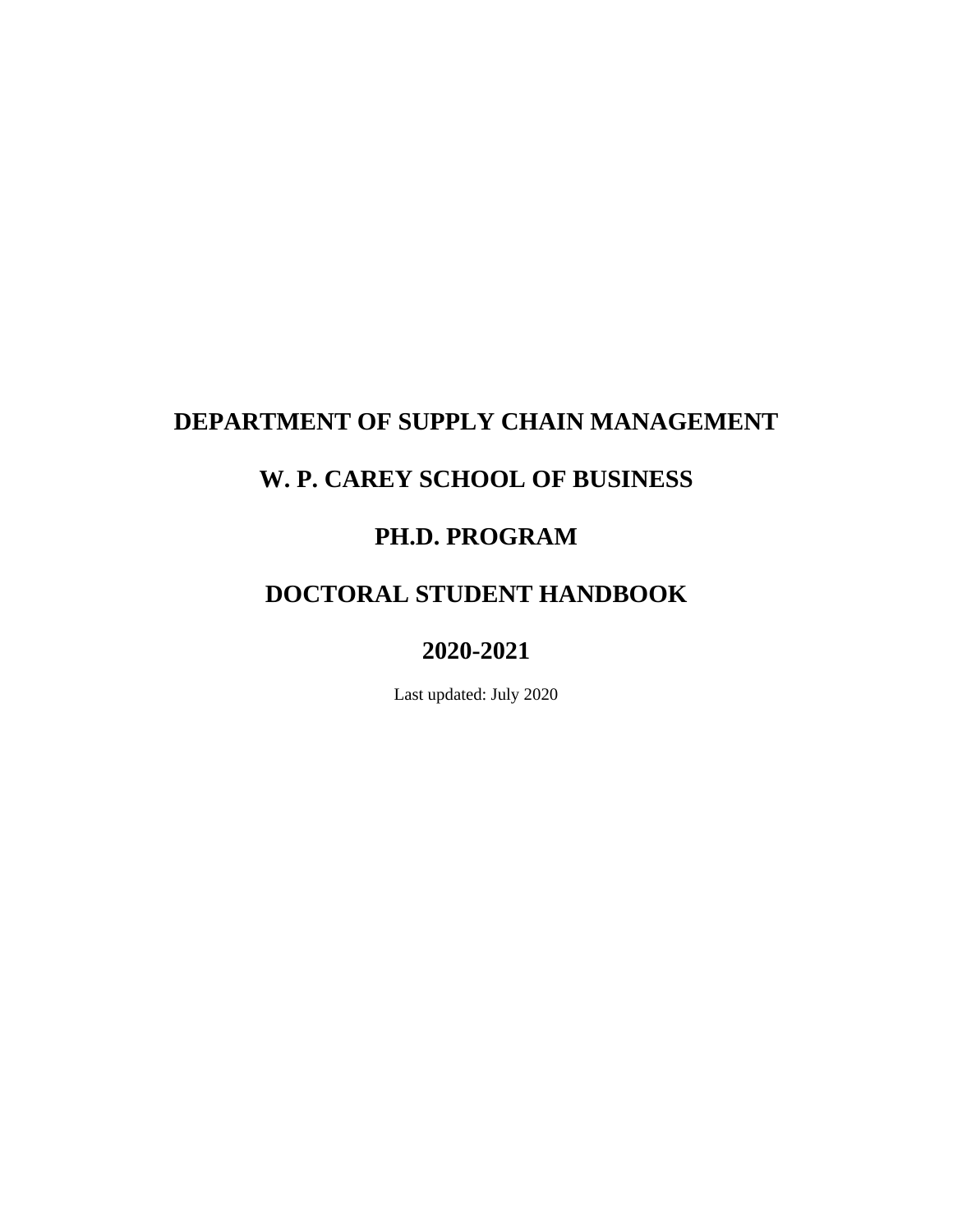#### **Table of Contents**

### **I. Introduction to the SCM Ph.D. Program 3**

- 1. Preface
	- Mission
	- Objective
	- Training
	- Desired Output
	- Desired Input
- 2. Admission
- 3. Program of Study
- 4. Desired Process
- 5. Summers
- 6. Course Work
	- Timeline of Required Courses
	- Example Course Sequences

# **II. Annual Reviews, Exams, and Dissertation 9**

- 1. Annual Review/Evaluation
	- Evaluation Criteria
		- a. Grades
		- b. Assignments
		- c. Satisfactory Progress
		- d. Seminar Participation
		- e. International Student English Language Requirement
		- f. Collegiality
- 2. The Comprehensive Exam
	- Exam Process
	- Examination Sub Committee
	- Official Notification of Results
	- Invitation to Rewrite for Informal Feedback
- 3. Dissertation
	- Dissertation Proposal
	- Three Paper Option
	- Final Oral Defense
- 4. Termination from the Program

## **III. Other Aspects of the Program 13**

- 1. Recommended Reading Prior to First Semester
- 2. Initial Faculty-to-Student Assignments
- 3. Job Placement
- 4. Travel Grants
- 5. Plagiarism
- 6. Scholarships Available
- 7. Forms and Procedures
- 8. Quick Guide to Completion of Ph.D. Degree

# **IV. Faculty Biographies 16**

### **V. Course Descriptions 24**

2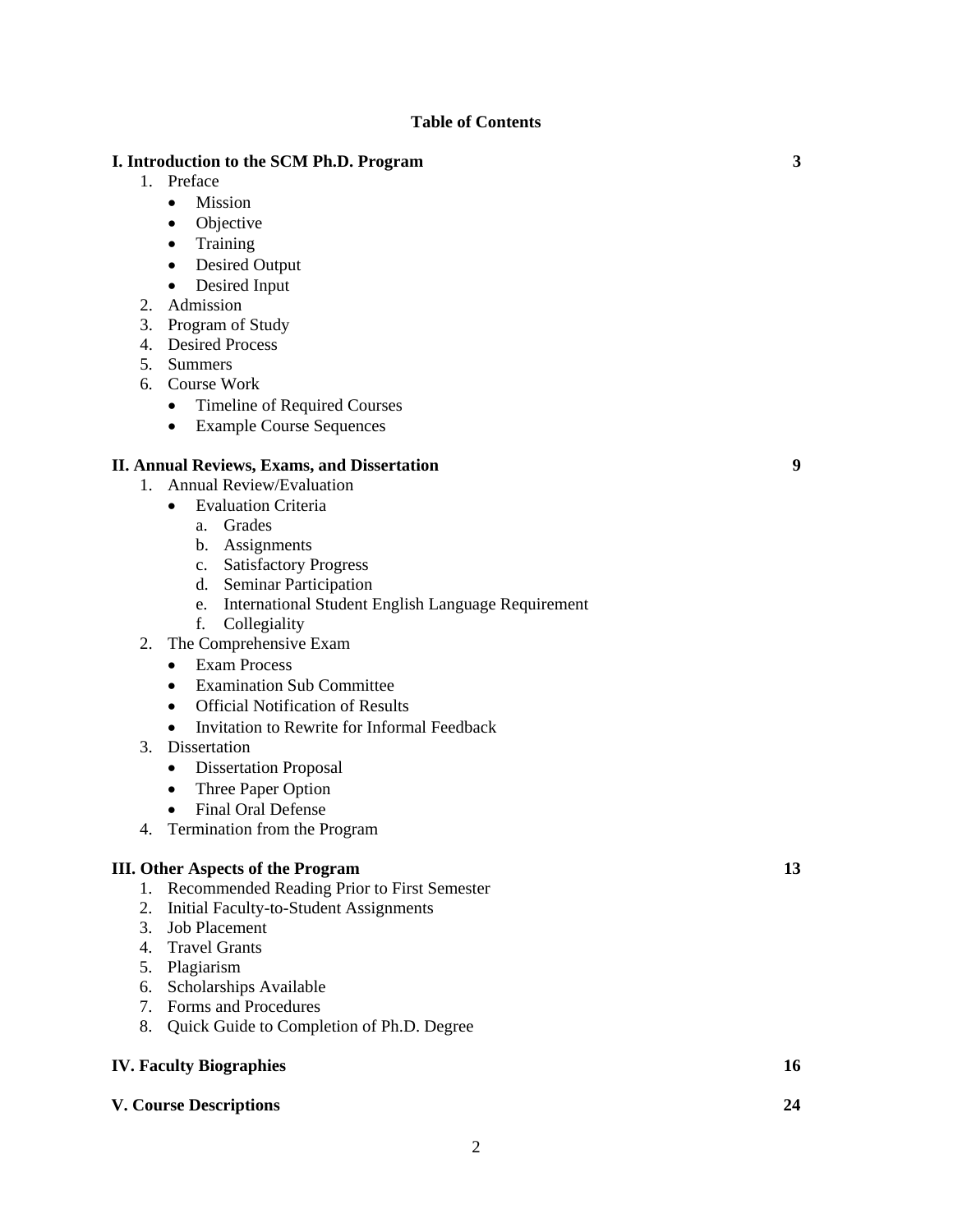# **I. INTRODUCTION TO THE SCM PROGRAM**

# **1. Preface**

This handbook is designed to codify and clarify the various procedures and requirements relating to graduate work in Department of Supply Chain Management. Questions of interpretation should be addressed to Dr. Scott Webster, Doctoral Program Coordinator for Supply Chain Management. This is a *living document*.

# Mission

Maximize the impact on the future state of knowledge by mentoring and training Ph.D. students to become successful researchers and educators at top tier research universities.

### Objective

Prepare future scholars to conduct high-quality research and teach in the field of supply chain management, and to position our students for placement at a top-tier research university.<sup>[1](#page-9-0)</sup>

# **Training**

SCM incorporates the core areas of logistics, operations management, and sourcing/purchasing. The Ph.D. program is a full-time residential program for students whose career goals are full-time university research and teaching upon completion of the degree. Students are trained to develop the capability to recognize SCM-related problems, frame these problems into research questions, and address them in a scholarly way. Students are encouraged to exercise their creativity and critical thinking. They are required to review, analyze, conduct, and publish research through a series of doctoral seminars and other course work that supplements and complements students' abilities and desires.

In addition, doctoral students need to work on ongoing research projects in conjunction with faculty members in the SCM Program and with CAPS Research—an affiliation between the W. P. Carey School of Business and the Institute for Supply Management (ISM). At the end of each summer, all students are required to submit at least one new manuscript to the Doctoral Committee for evaluation. During the residency, each student will be required to serve as a research assistant working with a faculty member and as a teaching assistant (with classroom responsibility). As a result, students will have a variety of experiences that will enhance their success as faculty members at leading institutions of higher education.

# Desired Output

Placement in top 50 universities.

*Qualifiers* for placement at top 50 institutions:

- Likelihood of degree completed prior to leaving
- Articles accepted in peer-reviewed journals
- Teaching experience and good teaching evaluations

<sup>&</sup>lt;sup>1</sup> The SCM department uses three lists as indicators of top tier research universities: (1) Top 50 universities on the [SCM Journal List](http://www.scmlist.com/) ranked according to the department A journal list: *Decision Sciences*, *Journal of Business Logistics*, *Journal of Operations Management*, *Journal of Supply Chain Management*, *Management Science*, *Manufacturing & Service Operations Management*, *Operations Research*, *Production and Operations Management*. (2) [Carnegie Research 1 universities](http://carnegieclassifications.iu.edu/lookup/srp.php?clq=%7B%22basic2005_ids%22%3A%2215%22%7D&start_page=standard.php) (limited to U.S. institutions). (3[\) Top 200 in the QS World University Ranking.](https://www.topuniversities.com/qs-world-university-rankings)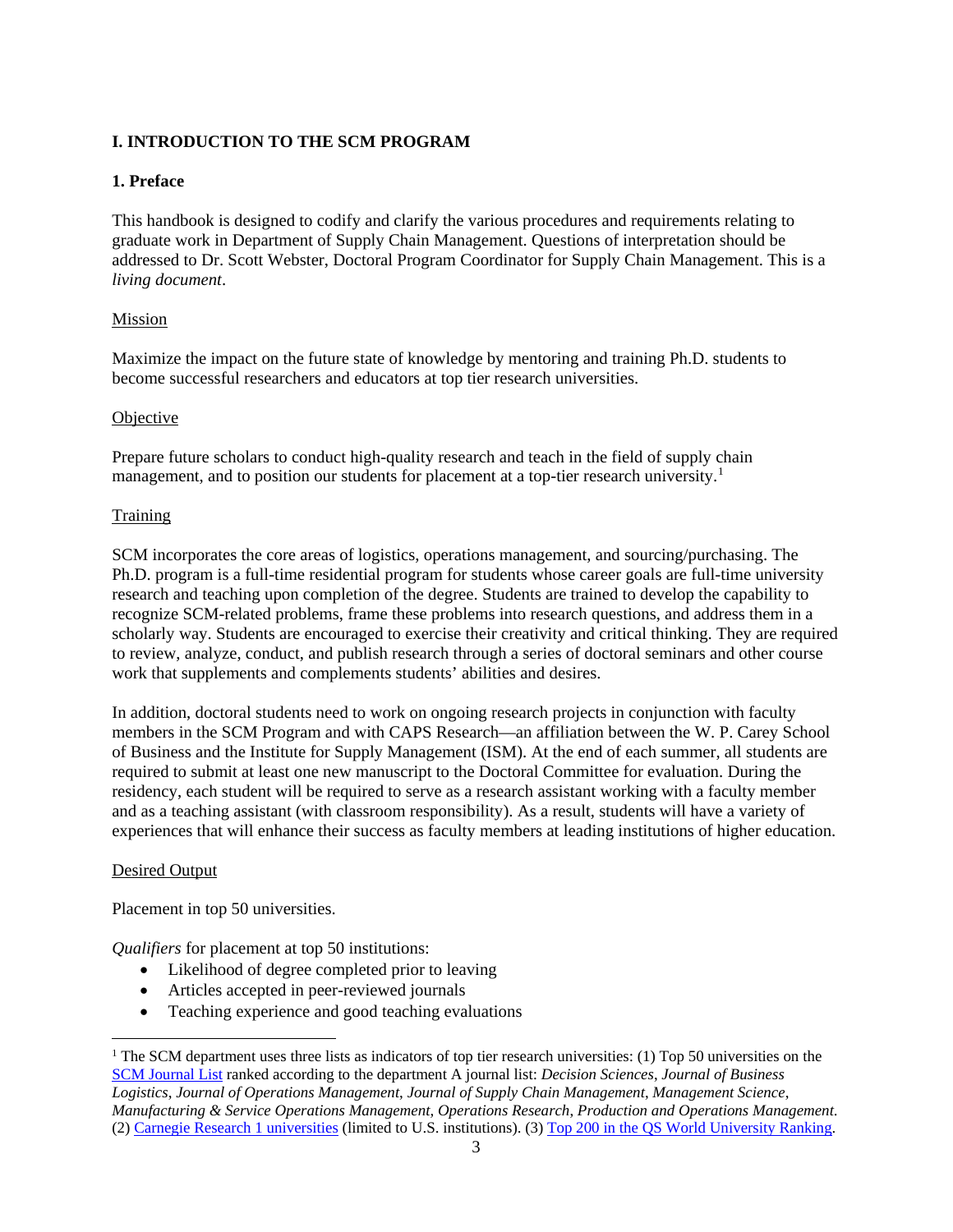- Strong content knowledge
- Strong skills in appropriate research methods
- Journal articles in the pipeline
- Collegiality

*Winners* for placement at a top 50 institutions:

- Journal articles accepted or published in premier academic journals
- Clear research program plan and strong potential for publication success
- Ability to teach in the MBA program immediately

# Desired Input

Ideal candidates have some industrial experience and a master's degree in an SCM-related field.

Additional characteristics include:

- Writing skills
- Creativity
- Communication skills, verbal and written
- Willingness and ability to work independently and initiate projects
- Research skills and experience
- Desire to place in a top-tier business school
- Desire to exercise leadership in SCM field
- A collegial attitude
- Other attributes include:
	- o Competitive GMAT scores
	- o Competitive GPA in undergraduate and graduate work
	- o Strong reference letters
	- o Personal statement that demonstrates a fit between our goals to place our students at top business schools and the desires of the applicant
	- o Other criteria deemed important by the SCM Doctoral Committee

Knowledge expectations upon arrival:

- Basic knowledge in purchasing/sourcing, operations management, and logistics
- Command of basic knowledge in operations management, sourcing/purchasing, and logistics from basic texts in these three areas
- MBA core knowledge competency
- Mathematics/statistics aptitude and knowledge
- Extensive computer skills
- Behavioral science foundation knowledge including human decision processes
- Some technical undergraduate studies and/or work background

### **2. Admission**

The Supply Chain Management Program admits students who have demonstrated superior performance in previous degree programs and the Graduate Management Admissions Test (GMAT) or Graduate Research Examination (GRE). A full-time course load is required until successful completion of the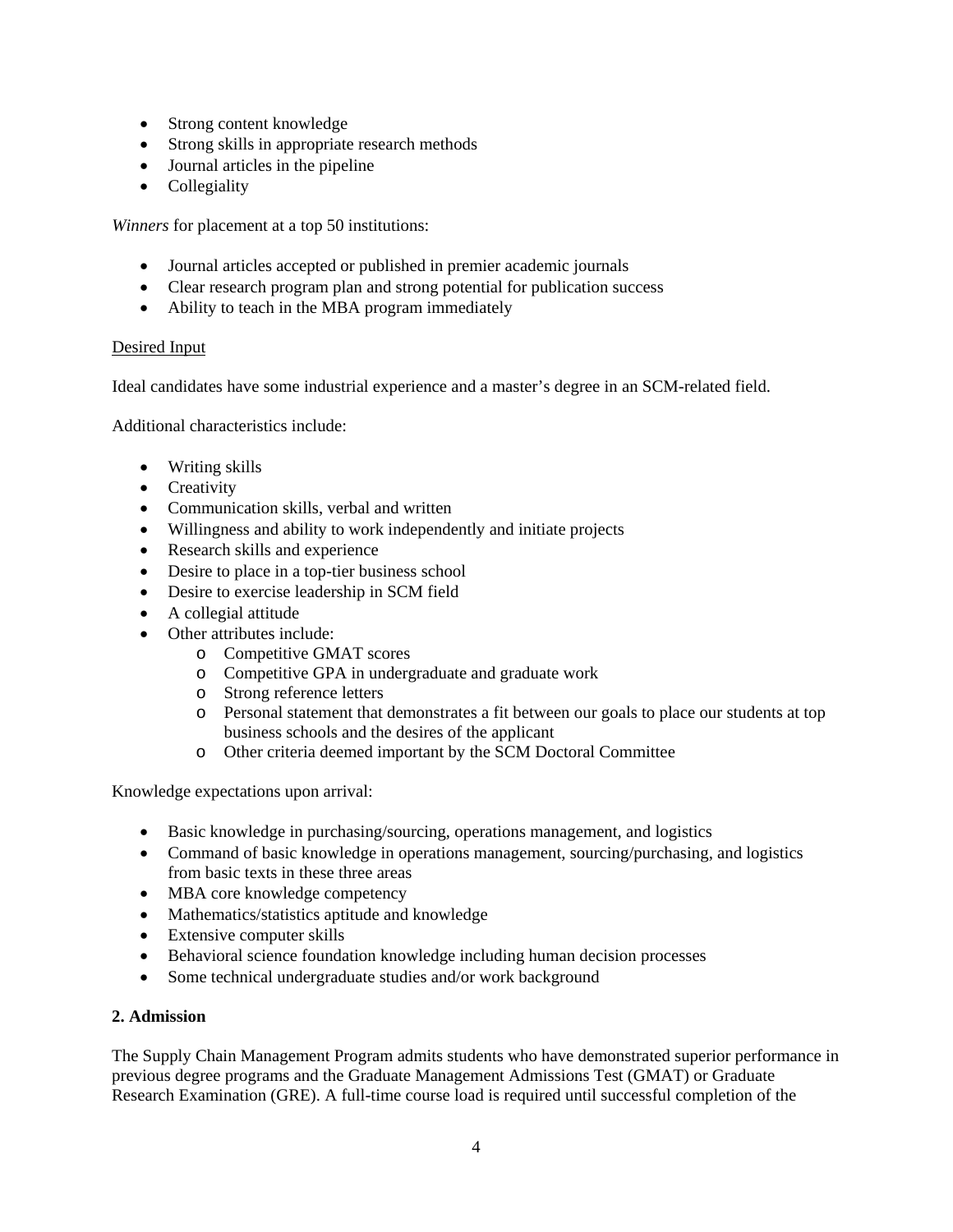comprehensive exams. Students should be able to complete the degree program in four to five years, including course work, comprehensive exams, and dissertation.

Typically, financial assistance is provided for up to *five* years to students. Before a student can be admitted to the Ph.D. program in Supply Chain Management, all applications materials must be submitted through the Division of Graduate Studies. The application must then be approved by the program's graduate admissions committee and the associate dean in the W. P. Carey School of Business.

# **3. Doctoral Degree Plan of Study**

The Ph.D. program consists of a minimum of 84 semester hours of approved graduate course work beyond the bachelor's degree, comprised of 60 hours of formal graduate course work in residence at ASU, 12 hours of research, and 12 hours of dissertation.

The SCM Department requires doctoral students to follow a sequence of 10 required courses (30 credit hours) with remaining course work selected in consultation with the student's advisor. Students who have completed a related masters-level graduate degree can potentially transfer up to 12 hours of credit to help satisfy the requirement of 60 hours of formal graduate course work in residence at ASU.

Doctoral students should consult his/her advisor to help develop a course-work plan that increases the probability of success in the doctoral program.

### **4. Desired Process**

The program is generally viewed as an integrated 5-year process. Most students will serve in research assistantships for all five years. Teaching assistantships will typically be made during the last two or three years. This allows doctoral students to get research projects and manuscripts into the multi-year pipeline typical of accepted research articles. Through our centers, institutes, and faculty, the SCM program has special opportunities for industry-based research projects.

### **5. Summers**

Summers are intended for manuscript writing. At the end of each summer, all doctoral students are required to submit at least one new manuscript ready for submission to a journal for publication. Students are encouraged to approach a faculty during the academic year for the purpose of supervising manuscript preparation and writing. The doctoral committee expects the bulk of the writing is to be done during the summer by the student.

A student who has not yet defended his/her dissertation proposal will submit his/her summer research paper in early fall (by end of September). One or more faculty (other than advisor) will evaluate the paper and provide feedback.

### **6. Course Work**

During the program of study, each student is required to take at least 3 credits of summer internship (e.g., ECN 784) or independent study / research (e.g., SCM 792) that are directed by SCM faculty.

### Timeline of Required Courses

Two weeks prior to year 1 fall semester

• ECN 594 – Math Economics (2 credit math boot camp; SCM students may elect to "audit" this class, which means that it is graded as pass/fail)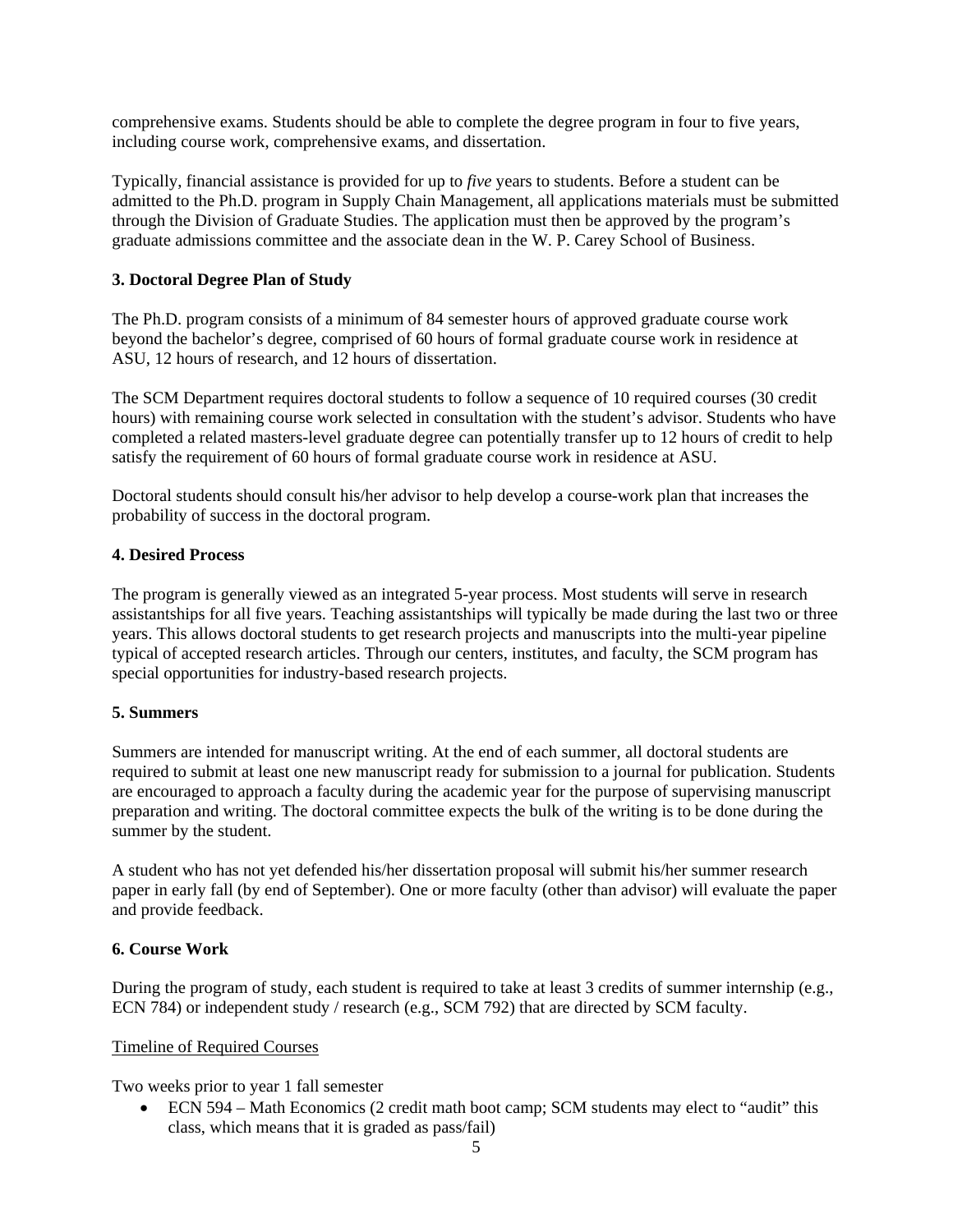Year 1 – fall semester (students normally take 3 courses in their first semester)

- SCM 791 Empirical Research Methods Seminar (normally offered every year there are incoming PhD students)
- SCM 791 Topic Area Seminar (e.g., Operations Management in even years, Supply Management in odd years)
- Analytical Methods I: IEE 574 Deterministic Operations Research<sup>[2](#page-5-0)</sup>

Year  $1$  – spring semester

- SCM 791 Analytical Research Methods Seminar (normally offered every year there are incoming PhD students)
- SCM 791 Topic Area Seminar (e.g., Logistics Management in odd years, Inventory Management in even years)
- Analytical Methods II: IEE 575 Stochastic Operations Research
- Empirical/Statistical Methods I: PSY 531 or STP 530 Regression Analysis

# Year 1 – summer

• Summer research project

Year 2 – fall semester

- SCM 791 Topic Area Seminar (e.g., Supply Management in odd years, Operations Management in even years)
- Empirical/Statistical Methods  $II^3$  $II^3$

### Year 2 – spring semester

• SCM 791 – Topic Area Seminar (e.g., Inventory Management in even years, Logistics Management in odd years)

#### Year 2 – summer

- Comprehensive exam
- Summer research project

In addition, SCM PhD students are encouraged to enroll in the one-credit seminar, MGT 791 – Theory Building, during the first two years of their program. This course will likely be offered in alternating years by the management department.

#### Example Course Sequences

Example course sequence for a student with more of an empirical focus – required courses in grey. This is only an example of a 20-course (60 credit hour) sequence. Students select non-required courses in consultation with his/her advisor.

#### Two weeks prior to year 1 fall semester

• ECN 594 – Math Economics

#### Year 1 – fall semester

• SCM 791 – Empirical Research Methods Seminar

<span id="page-5-0"></span><sup>&</sup>lt;sup>2</sup> Students with a strong math background may wish to take IEE 620 and IEE 622 in place of IEE 574 and IEE575.

<span id="page-5-1"></span><sup>3</sup> Specific course to be determined with advisor, e.g., PSY 532 – Analysis of Multivariate Data, ECN 527 –

Categorical Data Analysis, IEE 670 – Mathematical Statistics, to name a few possibilities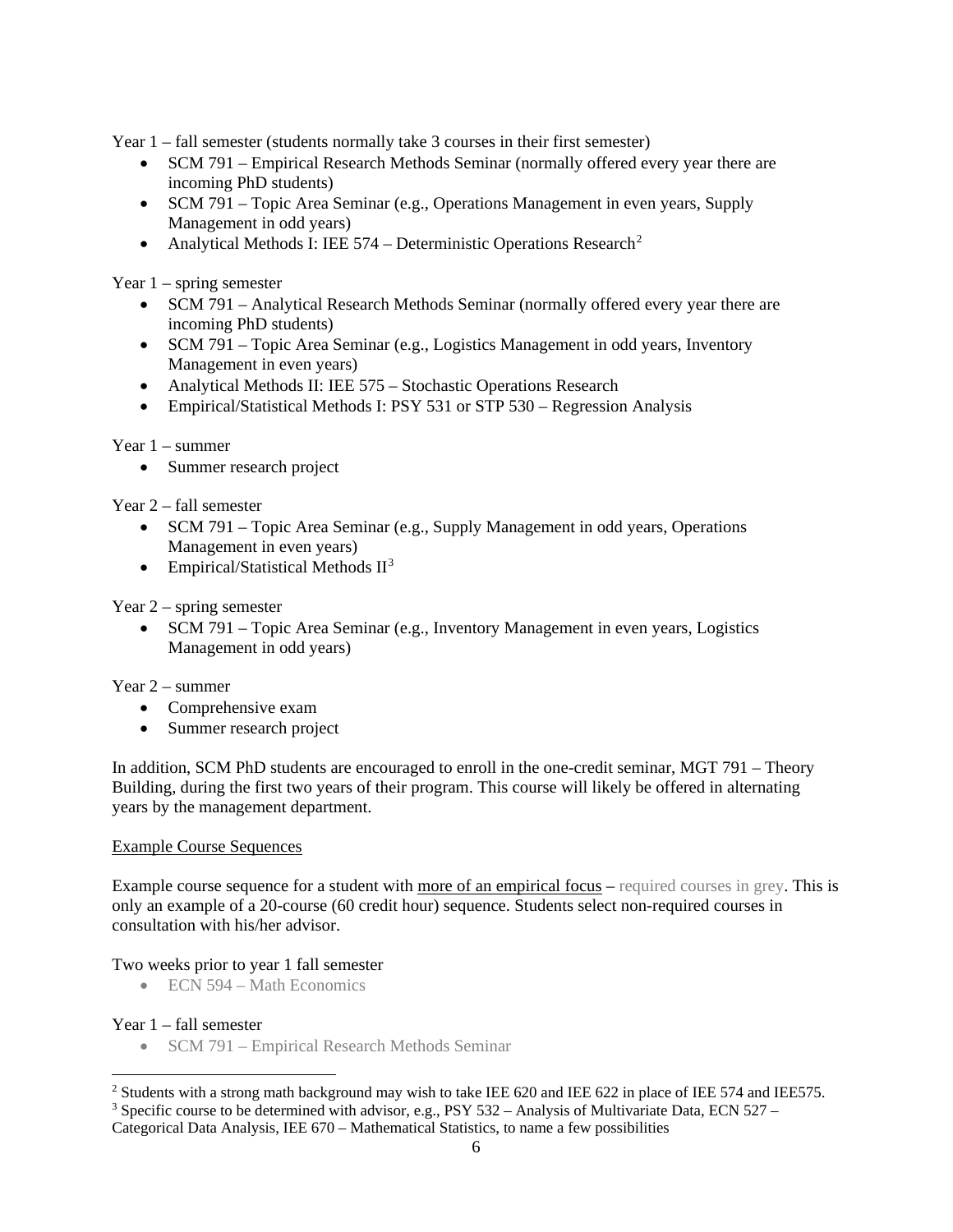- SCM 791 Topic Area Seminar
- Analytical Methods I

### Year  $1$  – spring semester

- SCM 791 Analytical Research Methods Seminar
- SCM 791 Topic Area Seminar
- Analytical Methods II
- Empirical/Statistical Methods I

## Year 2 – fall semester

- SCM 791 Topic Area Seminar
- Empirical/Statistical Methods II
- PSY 534 Psychometric Methods or MGT 791 or MKT 791
- STP 532 Applied Nonparametric Statistics or MGT 791 or MKT 791

### Year 2 – spring semester

- SCM 791 Topic Area Seminar
- MGT 791 Research Methods II
- PSY 533 Structural Equation Modeling
- STP 527 Statistical Large Sample Theory or MGT 791 or MKT 791

### Year 3 – fall semester

- MGT 791 or MKT 791 or PSY 534 Psychometric Methods
- PSY 591 Seminar on Judgement & Decision-Making or MGT 791 or MKT 791
- PSY 539 Multilevel Models Psych

### Year 3 – spring semester

- PSY 555 Exper/Quasi-Experiment Designs or IEE 572 Design Engineering Experiments
- ECN 725 Econometrics I

Example course sequence for a student with more of an analytical/econometric focus – required courses in grey. This is only an example of a 20-course (60 credit hour) sequence. Students select non-required courses in consultation with his/her advisor.

### Two weeks prior to year 1 fall semester

• ECN 594 – Math Economics

### Year 1 – fall semester

- SCM 791 Empirical Research Methods Seminar
- SCM 791 Topic Area Seminar
- Analytical Methods I

### Year  $1$  – spring semester

- SCM 791 Analytical Research Methods Seminar
- SCM 791 Topic Area Seminar
- Analytical Methods II
- Empirical/Statistical Methods I

### Year 2 – fall semester

• SCM 791 – Topic Area Seminar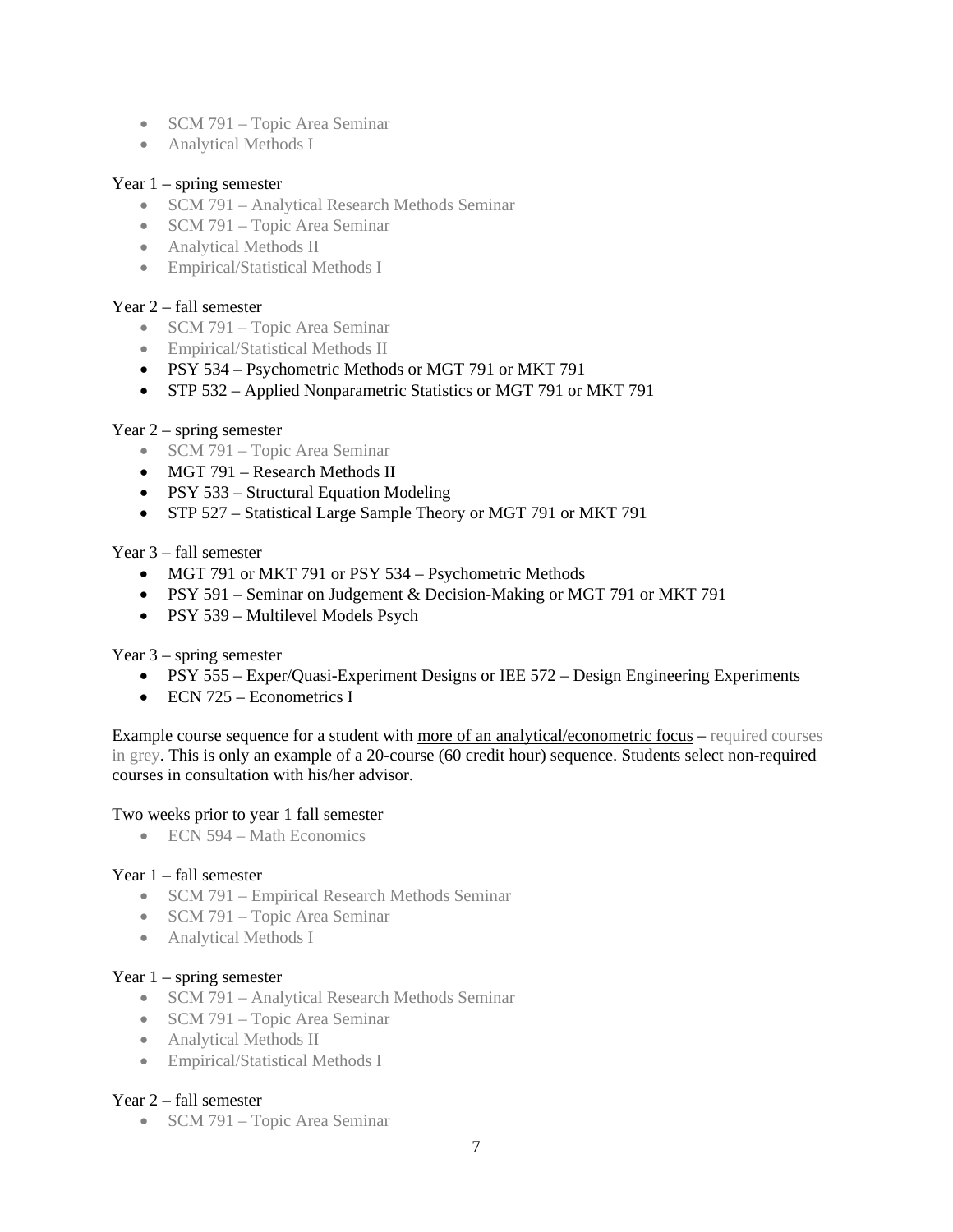- Empirical/Statistical Methods II
- ECN 510 Microeconomics Theory and Application
- IEE 534 Supply Chain Modeling/Analysis or CSE 556 Game Theory with App. to Networks

### Year 2 – spring semester

- SCM 791 Topic Area Seminar
- IEE 545 Simulating Stochastic Systems
- IEE 670 Mathematical Statistics
- ECN 725 Econometrics I

### Year 3 – fall semester

- ECN 712 Microeconomic Analysis I
- ECN 770 Mathematics for Economists or MAT 570 Real Analysis I
- ECN 726 Econometrics II or IEE 620 Optimization I

## Year 3 – spring semester

- ECN 713 Microeconomic Analysis II or MAT 571 Real Analysis II
- IEE 622 Optimization II or IEE 640 Probability and Stochastic Processes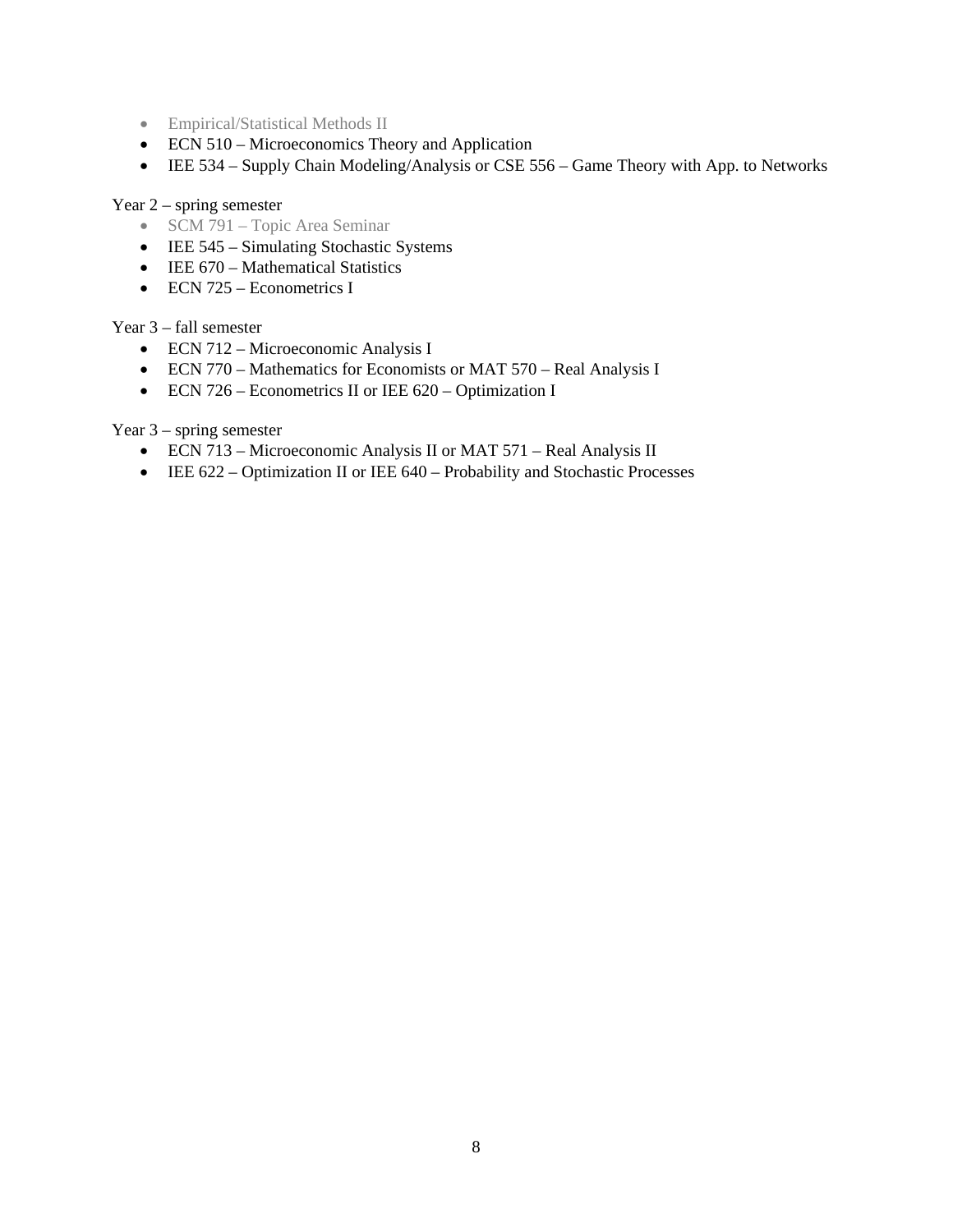# **II. ANNUAL REVIEWS, EXAMS, AND DISSERTATION**

#### **1. Annual Review/Evaluation**

At least once a year, an annual review of each Ph.D. student will be conducted to monitor the progress of that student. The objectives of the review are to recognize outstanding performance, correct any problems that might have arisen, prevent possible problems from occurring, and to encourage professional development. Each year, one student is selected to receive the "Distinguished SCM Doctoral Fellowship."

Prior to annual review, each student submits a two-page development plan to the SCM PhD Program Coordinator. This document includes (1) target schools (e.g., where you would like to work upon graduation), (2) number of existing and projected publications and target journals, (3) your strengths and weaknesses as a developing scholar, (4) how you plan to solidify your strengths and improve on your weaknesses.

The review committee will consist of the SCM Doctoral Program Committee and Ph.D. Coordinator. Progress will be reviewed with regard to the successful completion of course work, comprehensive examinations, and with regard to the teaching and research assistantships held by the student. *If progress is not acceptable, withdrawal from the program may be recommended.* All faculty who have had graduate assistants assigned to them during the year will also provide input to the review process.

#### Evaluation Criteria

The SCM Doctoral Committee may also make recommendations concerning the continuation of financial aid and also for the discontinuation of financial aid. The primary factors taken into account by the SCM Doctoral committee when evaluating a student are the following:

a. Grades

Graduate students are expected to maintain a minimum of 3.00 GPA. The SCM Doctoral Program Committee views a GPA below a 3.00 as cause for termination of aid and a recommendation to withdrawal from the program.

b. Assignments

Graduate students are expected to fulfill all duties associated with any teaching or research assignments. All students are expected to teach and work for faculty members during their graduate studies, regardless of whether they have full external financial support. This is an important aspect of doctoral education. *The SCM Doctoral Program Committee views any failure to fulfill these duties as cause for termination of aid. A student's refusal to work during graduate studies is viewed as grounds for asking the student to leave the program.*

When a student submits a written document to a faculty to review, a typical turn-around time is 2 weeks. Unless otherwise understood, the preceding statement does not obligate the faculty to review any documents. It is incumbent on students to seek out faculty and initiate the dialogue.

- c. Satisfactory Progress in the Doctoral Program Graduate students are expected to complete all program requirements, such as completion of required courses and meeting the qualification requirements for the Ph.D., typically in 2-3 year time frame. The SCM Doctoral Program Committee views any failure to do so as cause for termination of aid and recommended withdrawal from the program.
- d. Seminar Participation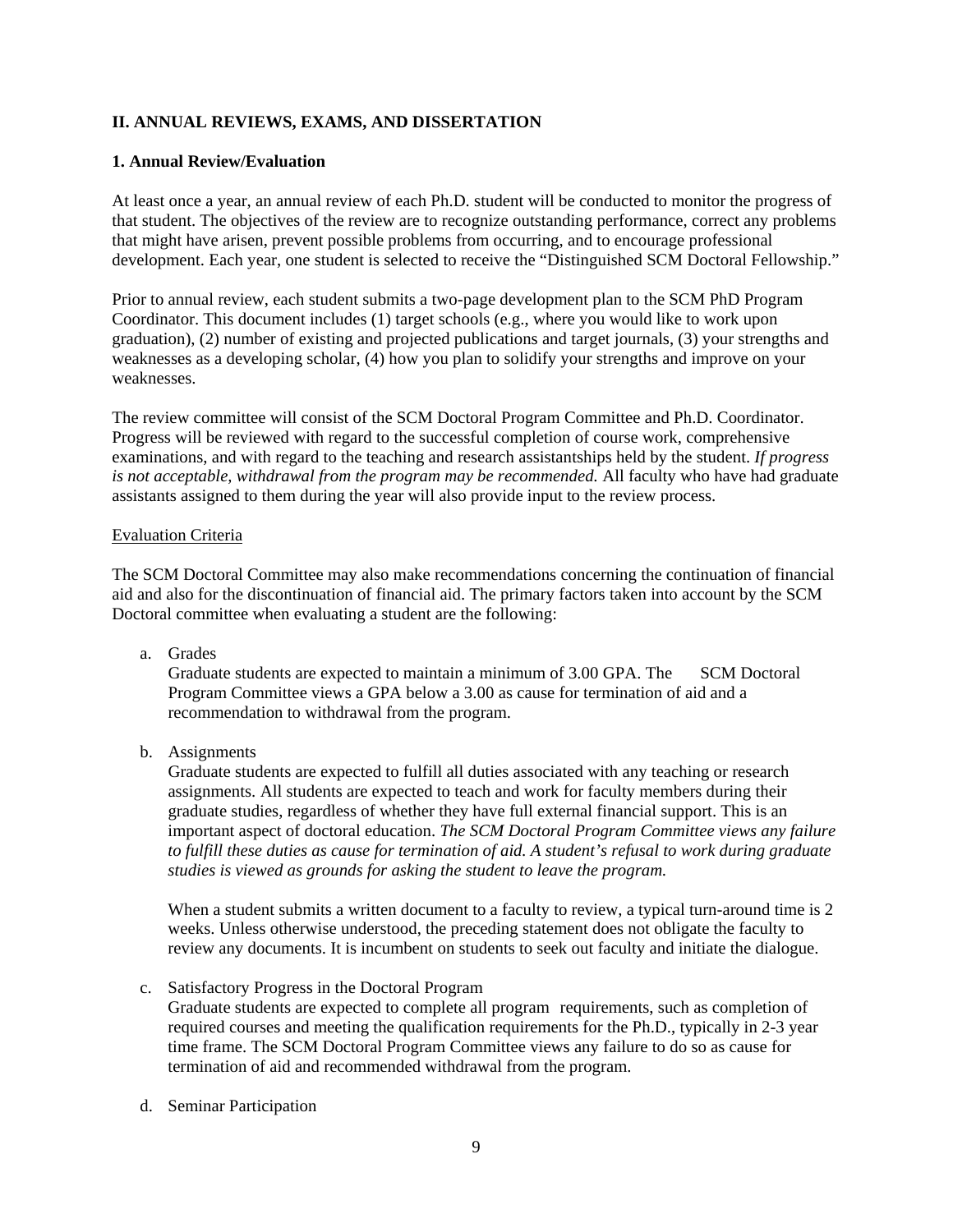*All Graduate students are expected to participate in SCM sponsored seminars.* The SCM Doctoral Program Committee views seminar participation as an important component of the student's educational experience.

#### e. International Student English Language Requirement

*All students for whom English is not their first language are required to demonstrate English language proficiency during the first semester of their Ph.D. program.* This can be completed in any one of four ways: (1) SPEAK test, (2) IELTS test, (3) TOEFL iBT, (4) ITA Teacher Training Course. Details on these four options, including minimum scores for each option, are available at [https://learnenglish.asu.edu/international-teaching-assistant.](https://learnenglish.asu.edu/international-teaching-assistant) The student will be expected to retake the test (or ITA Teacher Training Course) until he/she passes it. If he/she does not pass by the end of his/her first year of study, he/she will lose University funding. Students will not be allowed to take the comprehensive exam without passing the requirement.

f. Collegiality

Collegiality and working with your fellow graduate students is an important part of doctoral education, and one of the reasons the department of SCM accepts only full-time students in residence. A student's ability and willingness to work with others is included as an important point in each student's evaluation.

### **2. The Comprehensive Exam**

Each student is required to successfully complete a comprehensive examination that covers the field of Supply Chain Management.

## *Before sitting for the comprehensive exams, each student is required to have at least one article submitted/under review at a peer-reviewed journal.*

Each student must complete the examination upon the completion of two-year curriculum. Depending on the evaluation results, a student who fails the written comprehensive exam the first time may be asked to leave the program or may be given an opportunity to retake the exam the following year. No student may sit for the examination until all course work in the approved Program of Study (POS) is completed.

The comprehensive exam will be offered as a *take-home exam* and will consist of questions from two methods courses (analytical, empirical) and four content areas (inventory, logistics, operations, sourcing). The questions are designed to test the student's ability to: (1) integrate, interpret, and critically assess the body of SCM knowledge; (2) frame well-posed research questions to advance the state of knowledge; (3) identify a viable research design for a research question and apply appropriate SCM research methods. The purpose of the comprehensive exam is to test mastery of content in all areas of SCM and to test readiness to undertake the dissertation.

### Comprehensive Exam Process

The exam will be distributed shortly after the end of the Spring Semester. Students will have two weeks to complete the exam.

<span id="page-9-0"></span>The examination committee, as described below, will review the completed written responses from the students. The purposes of the review are (1) to evaluate the capability of the student to continue in the program, (2) to provide direction and move the student forward in the program, (3) to provide transition from coursework to the dissertation phase, and (4) to improve the student's ultimate ability as a faculty member at a major research university.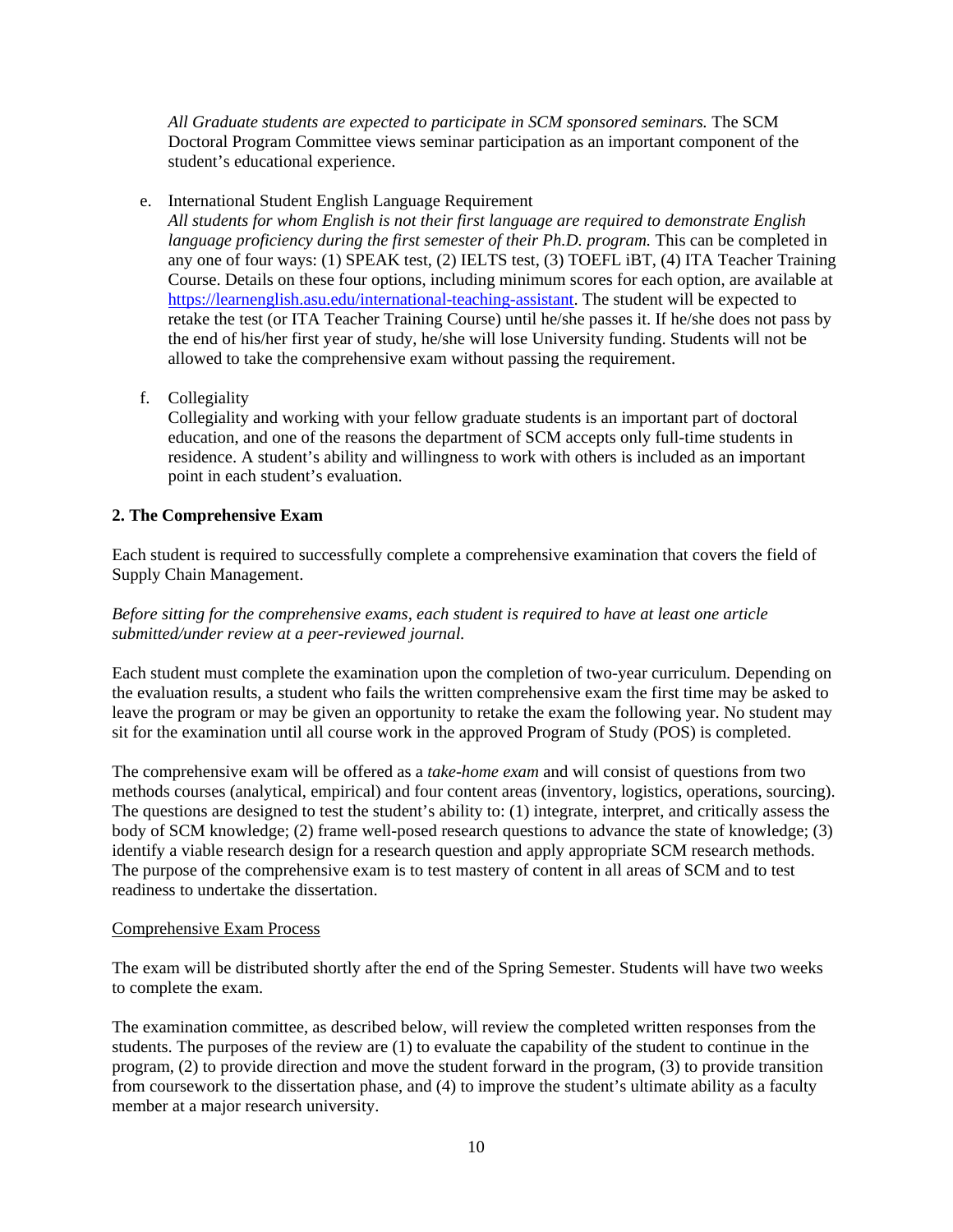Upon the completion of reviews by the examination committee, each student will meet with the committee members and receive feedback. A student may receive *a pass, a retake, or a dismissal from the program*. Under no circumstances, a student is allowed to take the comprehensive exam more than twice.

# Exam Grading<sup>[4](#page-10-0)</sup>

Questions for each comprehensive exam topic (i.e., four content seminars, two methods courses) are evaluated by two faculty, and receives one of three possible grades: pass (P), pass with reservations (PR), fail  $(F)$ .

- P/P, PR/P: A topic that receives P/P or PR/P will be interpreted as pass. No further action is required.
- PR/PR, F/P: A topic that receives PR/PR or F/P will require one of the following actions as determined by faculty evaluators: (1) Student prepares a written plan, including a timeline, for strengthening areas of weakness to be approved by faculty evaluators. Upon completion, faculty evaluators assess whether or not the plan has been completed to satisfaction. If not satisfactory, then actions under the F category below apply. (2) Student rewrites answers to this portion of the exam. The deadline for completion is determined by faculty evaluators. (3) Student takes an oral exam conducted by faculty evaluators. The purpose to determine if weaknesses observed in the exam answers are major or minor. If determined to be major, then actions under the F category below apply.
- F/PR, F/F: A topic that receives F/PR or F/F will be interpreted as fail and will require one of the following actions as determined by faculty evaluators: (1) Student rewrites answers to this portion of the exam. If the rewritten answers are not satisfactory, then the following action applies. (2) Student retakes this portion of the exam either the following year's exam or during the fall or as determined by faculty evaluators.
- Finally, a student who fails three or more topic areas fails the exam. Depending on the evaluation results, a student who fails the written comprehensive exam the first time may be asked to leave the program or may be given an opportunity to retake the exam the following year or during the fall.

# Examination Sub-Committee

The examining committee will consist of members to be selected from the SCM Doctoral Program Committee, and the faculty members who have taught the SCM 791 doctoral seminars. As per the School of Business Ph.D. program document, each examined student's program chair must be a member of the examining committee. Selected faculty in the SCM program will be asked to submit questions for the examination. In Department of Supply Chain Management, the Doctoral Program Coordinator serves as the Program Committee Chair for the student.

### Official Notification of Results

The examining committee will notify the student, the student's Program Committee Chair, and the Associate Dean of Academic Programs of the results of the examination.

<span id="page-10-0"></span> <sup>4</sup> Exceptions may occur when deemed appropriate by faculty.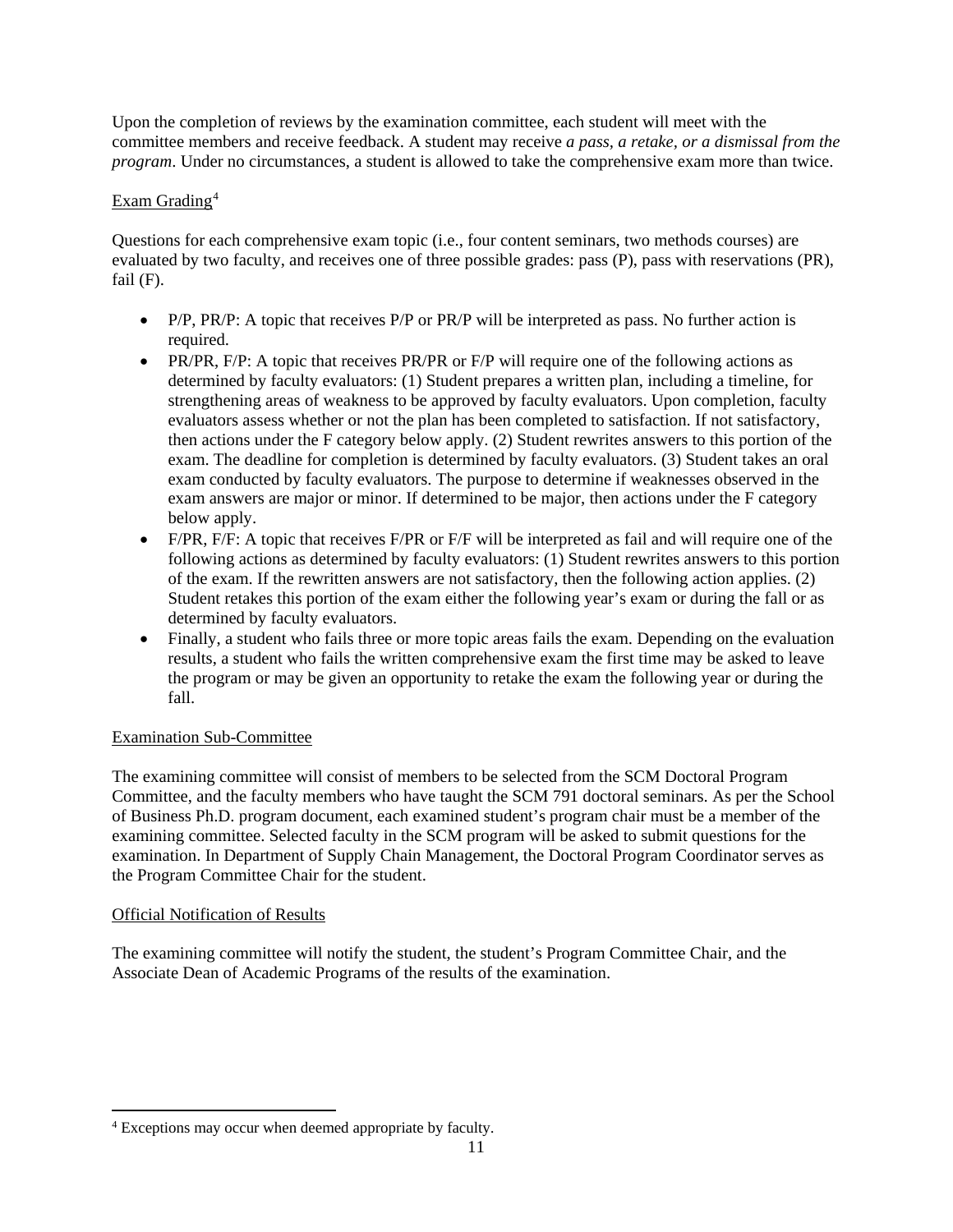#### Invitation to rewrite for informal feedback

One or more students may be invited to rewrite the responses to questions for developmental purposes. A student may do so *once*, and within the deadline set by the faculty. Anything beyond this, the student needs to make special arrangements with each faculty.

## **3. Dissertation**

The dissertation is a major research project that should lead to publishable quality manuscripts. The dissertation typically requires at least the equivalent of one year of full-time academic work. Each student will have a dissertation committee composed of a chair and at least two, but no more than four, additional members. The purpose of this committee is to guide the student through the dissertation and to approve the final dissertation. The chair or co-chair must be a fulltime faculty member in the Department of Supply Chain Management or be approved by the SCM Doctoral Committee.

### Dissertation Proposal

Each student will prepare and present a formal dissertation proposal. The proposal must be presented in a seminar open to all faculty and students. The dissertation committee determines the format of the seminar and determines whether or not the student has successfully defended the proposal. The dissertation committee chair then notifies the Associate Dean of Academic Programs with written notification of successful completion of the proposal.

### Three Paper Option

A student may write three related but independent papers to meet the requirement of dissertation. The student must have intellectual ownership of these papers and the dissertation committee must approve these three papers. At least one paper must involve data, collected from the real world or generated from simulation or mathematical models.

### Final Oral Defense

A final oral examination in defense of the dissertation is required and must follow the guidelines established by the Division of Graduate Studies. Each student should complete the final oral examination **within five years** after passing the comprehensive examination.

### **4. Termination from the Program**

The doctoral committee may ask the student to leave the program at any time during his/her doctoral study, if the committee decides that the student is not making appropriate progress toward the matriculation of the degree. The student will be obligated to follow the instructions of the committee as articulated in the written letter, and in accordance with the W. P. Carey college-level policy.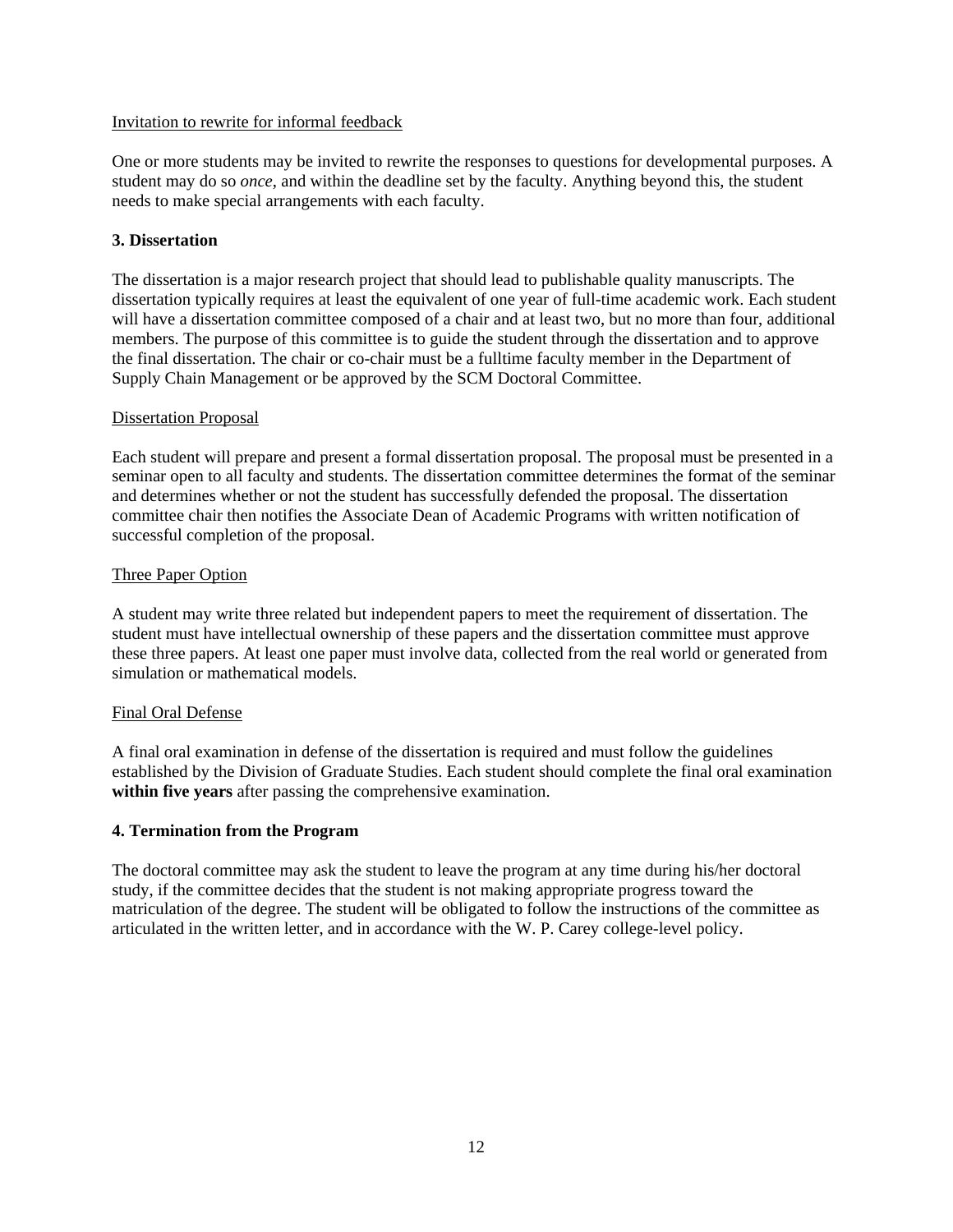## **III. OTHER ASPECTS OF THE PROGRAM**

#### **1. Recommended Reading Prior to First Semester**

The following is a list of recommended textbooks for incoming PhD students. Each book provides general knowledge of the supply chain area and exposure to some of the classic papers in the field. We encourage students to consider one or more of the books, select at least one, and read prior to the first semester.

Bowersox, D., D. Close, M.B. Cooper. 2009. *Supply Chain Logistics Management*, 4<sup>th</sup> edition, McGraw-Hill.

Krajewski, L.J., M.K. Malhotra, L.P. Ritzman. 2015. *Operations Management: Processes and Supply Chains*, 11<sup>th</sup> edition, Pearson.

Monczka, R.M., R.B. Handfield, L. Giunipero, J.L. Patterson. 2016. *Purchasing and Supply Chain Management*, 6<sup>th</sup> edition, Cengage.

Stock, J.R., D.M. Lambert. 2000. *Strategic Logistics*, 4<sup>th</sup> edition, McGraw-Hill. Webster, S., 2009. *Principles of Supply Chain Management*, 2nd edition, Dynamic Ideas.

#### **2. Initial Faculty-to-Student Assignments**

Between one to three faculty members are assigned to each incoming PhD student. Students periodically meet with assigned faculty to discuss research ideas and for guidance related to coursework. In addition to helping a student with his/her transition to doctoral study, a goal is to help a student identify a project for first-year summer research. Before the end of the second semester, a student will have identified a summer research project and a faculty member who will help with the project. One of the initially assigned faculty may ultimately serve as the student's dissertation advisor, but this is not required.

### **3. Job Placement**

The *dissertation chairperson* coordinates the placement activity of their respective Ph.D. student. Students entering the Ph.D. market are given information on how jobs are advertised, the annual meetings of their area specialties and other regional meeting where job interviews occur, and the development of an individual placement package. The placement package generally includes a vita, four letters of recommendation, and the candidate's job market paper. In addition, the SCM Department provides partial funding to national job market meetings.

### **4. Travel Grants**

The department provides funding to support doctoral student travel, subject to availability of funds, as follows: \$750 per fiscal year for first and second year students, \$1,500 per fiscal year for third and fourth year students who are not on the job market, and \$3,000 for the fiscal year the student is on the market for a position at a university. All students are required to have applied for the Division of Graduate Studies and university-level travel grant prior to receiving travel support from the department: https://graduate.asu.edu/awards/travel. The Division of Graduate Studies announces travel grants for all regularly admitted doctoral and master's students who will present papers, research projects, or creative activities at regional or national conferences.

*At the conference, all students are expected to attend sessions and actively participate in conference events.* The approved list of conferences includes: Academy of Management, Council of Supply Chain Management Professionals, Decision Sciences Institute, INFORMS, North American Research Symposium, and Production and Operations Management Society.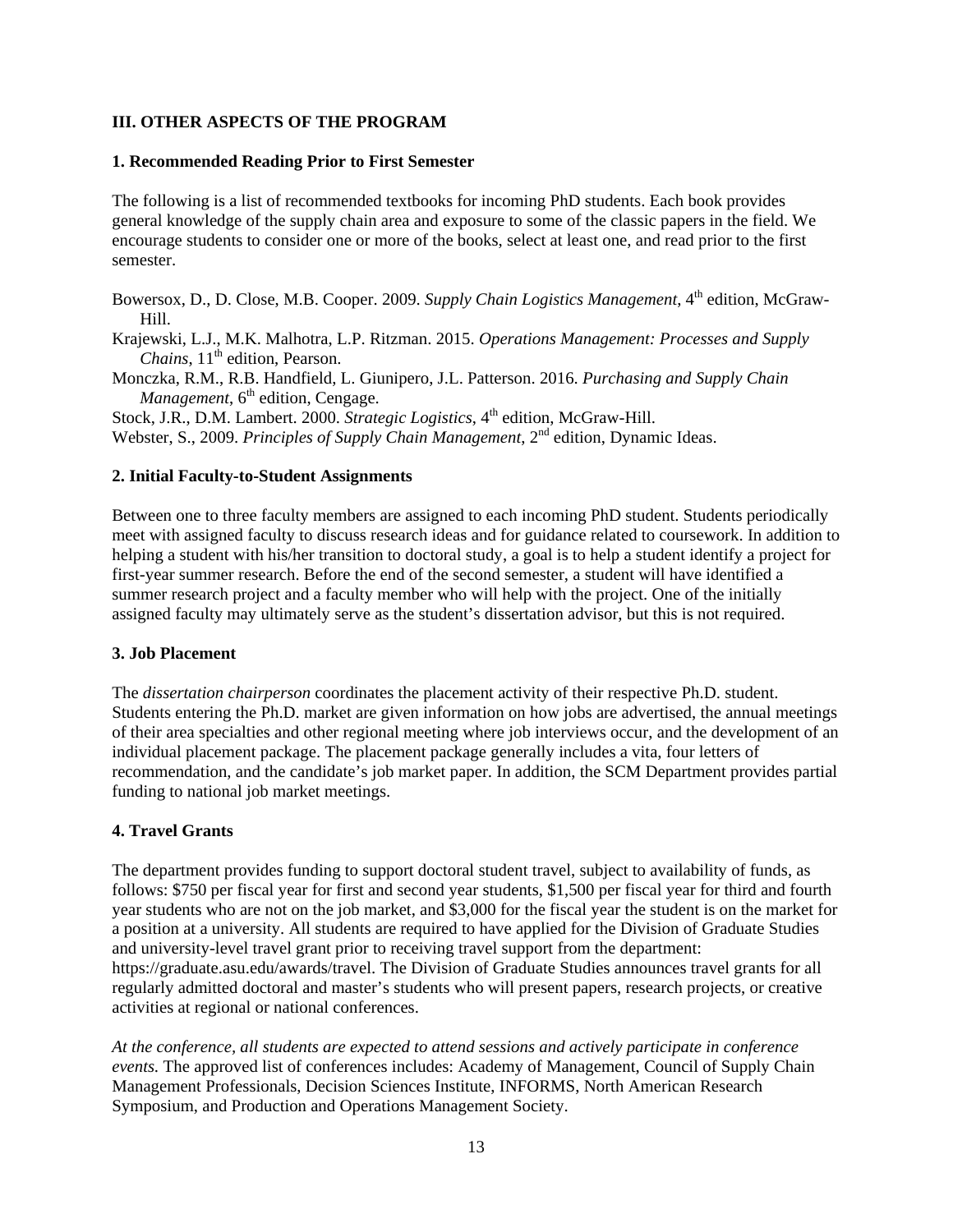The order of priority for funding is as follows:

- 1. Doctoral students on the job market—each should be funded for at least one conference per year where substantial recruiting occurs, assuming the student has a realistic chance of employment at a top 50 U.S. business school.
- 2. Doctoral students who are presenting competitive papers at conferences—one per year with priority in funding in order of seniority in the program.
- 3. Doctoral students who are "ready" for a doctoral consortium at a major conference—one per student.

# **5. Plagiarism**

Any doctoral student caught in the act of plagiarism is *subject to immediate dismissal from the program*. According to Arizona Administrative Code: Title 7 Education, Chapter 4, Arizona Board of Regents, plagiarism means "intentionally or knowingly representing the words or ideas of another as one's own in any academic exercise" (R7-4-101, Definitions #11). Further, "the following misconduct is subject to disciplinary action: 1. All forms of student academic dishonesty, including cheating, fabrication, facilitating academic dishonesty and plagiarism" (R7-4-102, Prohibited conduct). The formal Student Academic Integrity Policy is available at:

[http://www.asu.edu/studentaffairs/studentlife/judicial/academic\\_integrity.htm.](http://www.asu.edu/studentaffairs/studentlife/judicial/academic_integrity.htm)

### **6. Scholarships Available**

Qualifying academic units are invited to nominate students for scholarships. Recipients will be chosen from the pool of nominees. Nominees must be regularly admitted to a graduate degree program to be eligible. International students must have been enrolled at ASU or at another U.S. university for one academic year immediately prior to the award period to be eligible.

### **7. Forms and Procedures**

Information on the Arizona State University Division of Graduate Studies policies and procedures can be found at [http://www.asu.edu/graduate.](http://www.asu.edu/graduate) All forms can be found online at [http://graduate.asu.edu/forms.](http://graduate.asu.edu/forms)

### **8. Quick Guide to Completion of Ph.D. Degree**

Most information about the Ph.D. program can be found on the Graduate College website at <http://graduate.asu.edu/currentstudents> .

- 1. After the first year, the student must establish a Program of Study (POS) Committee chair. The chairperson must be selected from the student's area of concentration.
- 2. Submission of official Ph.D. Program of Study online (iPOS). The iPOS should be completed once you have taken or are signed up for your  $27<sup>th</sup>$  credit hour. It must be approved in the system before you take your comprehensive exams. This is when you will officially state who your Committee chair is. Requires approvals of Committee chair, the Graduation Office, and the Graduate College before it is complete.
- 3. Completion of required course work.
- 4. Administration of Comprehensive Written Examination. Each department appoints an examining committee to prepare and evaluate the comprehensive examinations administered through their areas. When a student has completed all course work and is ready to take the written comprehensive examination, he/she must obtain the "Report of Doctoral Comprehensive Examinations and Approval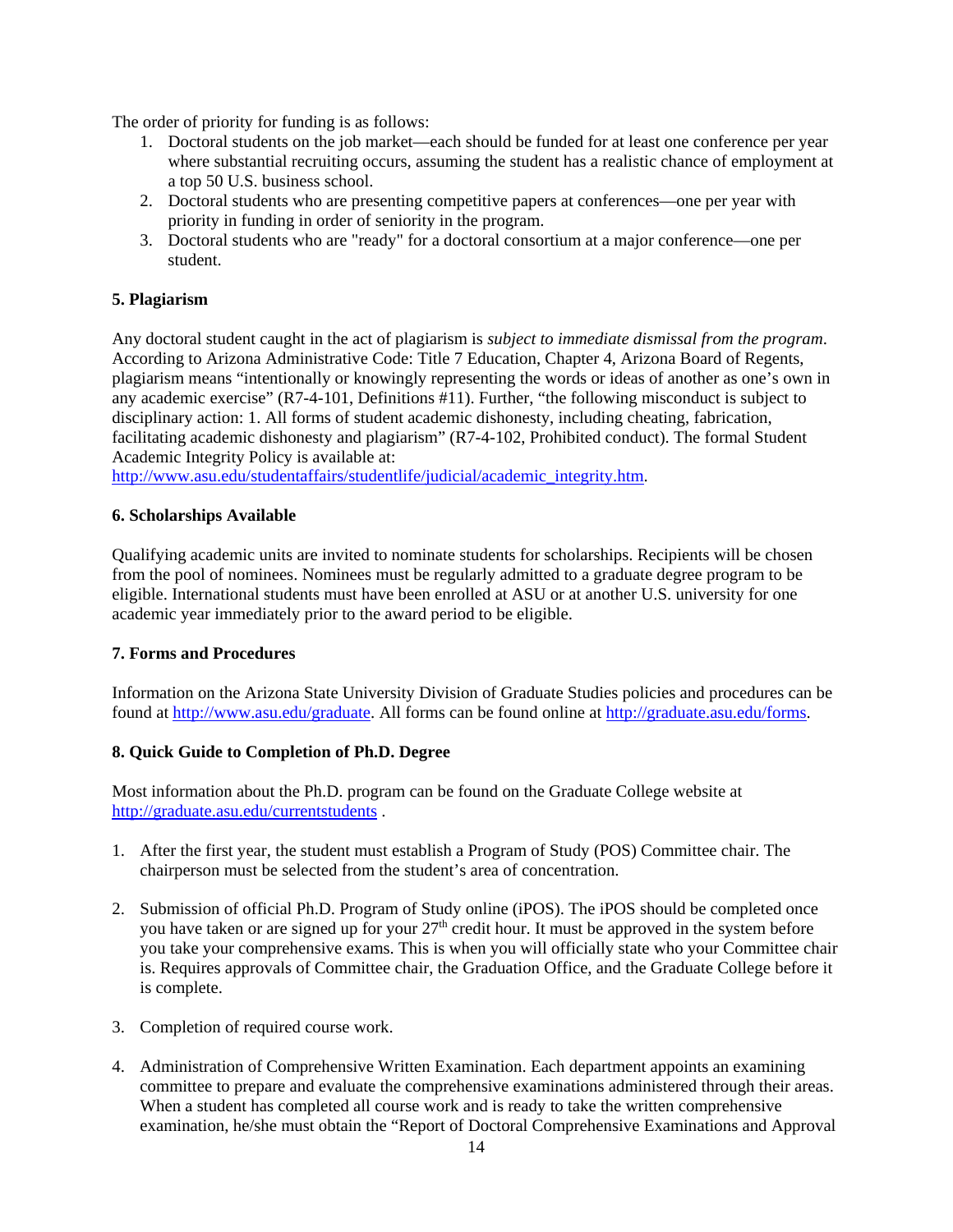of the Ph.D. Dissertation Prospectus" form from the Graduate College forms web-link. The student completes the application, obtains the signatures of the committee members, and returns the forms to the Caitlin Unick or Dr. Scott Webster no later than one month prior to the date of the examination. This exam is taken within one year following the completion of the course work on the iPOS.

- 5. A Dissertation Committee should be established soon after passing the comprehensive examination. The Committee must consist of a minimum of three faculty members with a majority of the faculty, including the chair, coming from the candidate's area of concentration. This committee is appointed on the iPOS. If there is a change to this committee you need to fill out a change form.
- 6. Dissertation proposal announcement.
- 7. Acceptance and application to candidacy processed via Office of the Registrar-Graduation Section.
	- a. Once a doctoral student has successfully defended his/her proposal, business cards can be requested through the department. The doctoral student will be referred to as "Doctoral Candidate" on the card.
- 8. File of Graduation Application and paying the application fee with ASU Cashiering Services.
- 9. Final oral defense of Dissertation is mandatory and must be held on the campus of ASU. The oral defense will be scheduled by the supervisory committee with the approval of the dean of the Division of Graduate Studies. The candidate must take the final oral examination in defense of the dissertation within five years after passing the comprehensive examinations. The supervisory committee and the dean of the Division of Graduate Studies must approve any exceptions. Find format review form and guidelines online at [http://graduate.asu.edu/how-to.](http://graduate.asu.edu/how-to) When the time of the dissertation defense is established, the student completes the interactive announcement form via myASU (on the defense tab) at least 10 working days before the anticipated defense. Please see 10-working day calendar for permissible defense dates:

[http://graduate.asu.edu/progress/completing/defenses/scheduling\\_your\\_defense](http://graduate.asu.edu/progress/completing/defenses/scheduling_your_defense)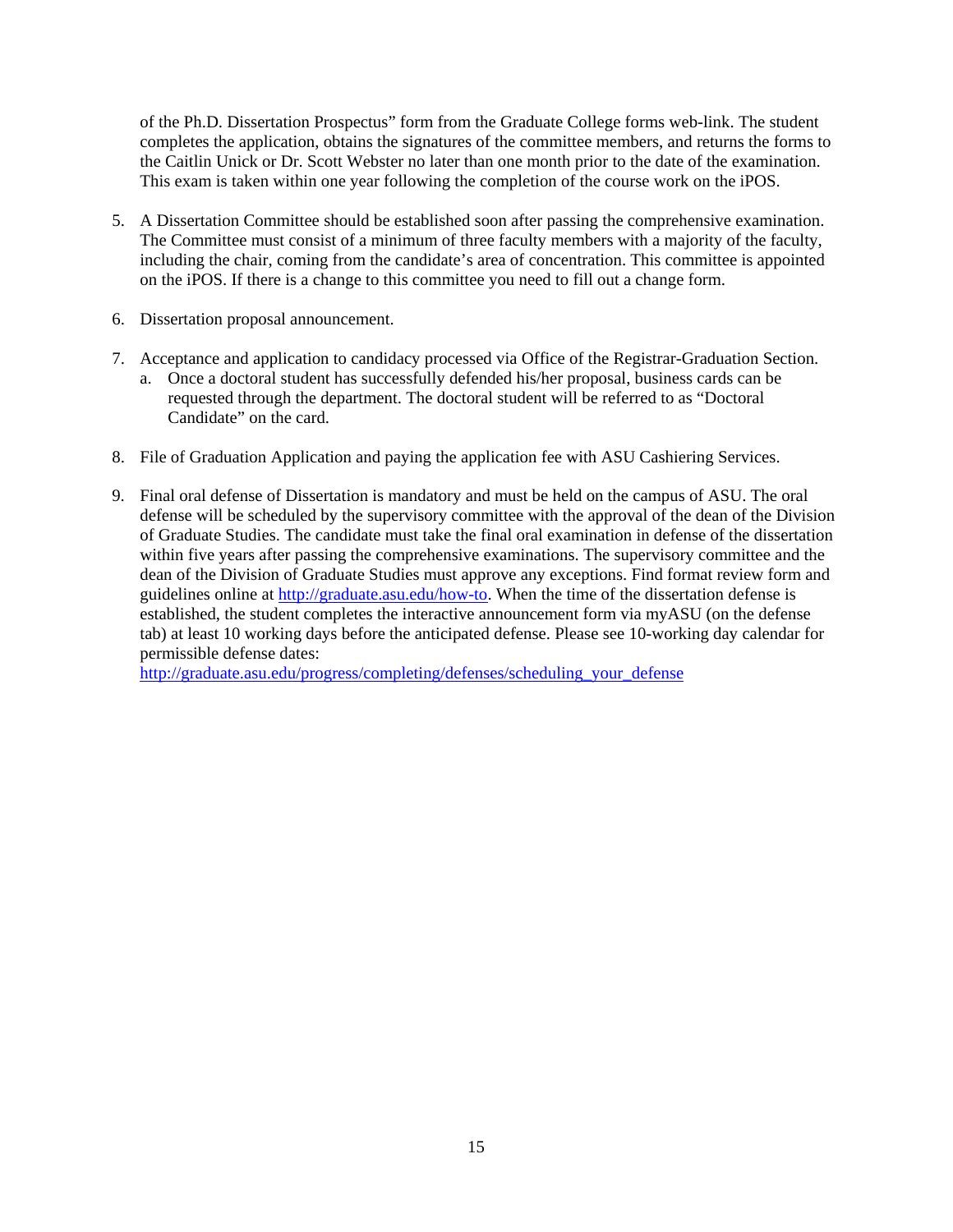#### **IV. FACULTY BIOGRAPHIES**

The Supply Chain Management faculty is composed of leading researchers and award-winning teachers. SCM faculty members have authored high-impact research articles and highly visible books in each of the SCM disciplines. Our faculty travel throughout the United States, Europe, China, Japan, and other parts of the globe to conduct research, teach executive courses, present papers at professional and academic conferences, and provide consulting services.

The faculty members are leaders in their field and are active in research, publishing, teaching, and consulting. All have advanced degrees, and many have extensive management experience. Through a balanced curriculum, the faculty helps students develop a broad understanding of supply chain processes and the operation of modern organizations.

Research and clinical faculty are listed below. Some teaching faculty members get involved in the doctoral program by helping the students learn the trade of teaching. Some faculty members get involved in the doctoral program by supervising a dissertation or by serving as a member of a dissertation committee. Some co-author research papers with students. Emeriti faculty (included below) may offer additional perspectives on a career as an academic. There are many other faculty members in the W.P. Carey School of Business and the Ira A. Fulton School of Engineering that are available to support doctoral research. The present members of the Doctoral Committee are: Craig Carter, Tom Choi, Kevin Dooley, Tom Kull, Elliot Rabinovich, Scott Webster (Chair), and Rui Yin.

- Daniel Brooks (Ph.D., Indiana University), Associate Professor Emeritus. Joined ASU in 1977. Dr. Brook's research and interests include risk assessment, risk cost/benefit analysis and subjective probability estimation.
- Reynold Byers (Ph.D., University of Rochester), Clinical Professor, Faculty Director for Evening and MBA programs. Dr. Byers joined the SCM department in 2007. His teaching interests cover a wide variety of courses, including operations management, decision models, project management, supplier management and negotiation, service operations management, and sustainability and social responsibility. His early research interests were focused on economic and queuing models of service operations management. Recently he has been involved in a research project focused on contracting to induce ethical behavior by suppliers. His work has appeared in *Journal of Management Information Systems* and *Manufacturing & Service Operations Management*.
- Craig Carter (Ph.D., Arizona State University), John G. and Barbara A. Bebbling Professor of Supply Chain Management; Editor Emeritus and Advising Editor, *Journal of Supply Chain Management*; Fearon Fellow, CAPS Research. His primary research stream focuses on sustainable supply chain management, and encompasses ethical issues in buyer–supplier relationships, environmental supply management, diversity sourcing, perceptions of opportunism surrounding electronic reverse auctions, and the broader, integrative concepts of social responsibility and sustainability. Dr. Carter has used a number of research methodologies to triangulate findings within this research focus, including surveys, case studies, laboratory experiments, individual and focus group interviews, the mapping of social networks, and systematic literature reviews including meta-analyses. Professor Carter has five years of experience in the areas of transportation and logistics with Ryder Systems, Hechinger Company, and the U.S. Department of Transportation. He has also conducted field-based supply management research with over 100 Fortune 1000-size firms in the U.S. and Germany, which includes work with CAPS Research and McKinsey & Company. Dr. Carter's research has been published in the *Journal of Supply Chain Management*, *Journal of Operations Management*, *Journal of Business Logistics*, *Decision Sciences*, *Journal of Business Ethics*, *Transportation Research Part E*, *Transportation Journal*, and *International Journal of Physical Distribution and Logistics*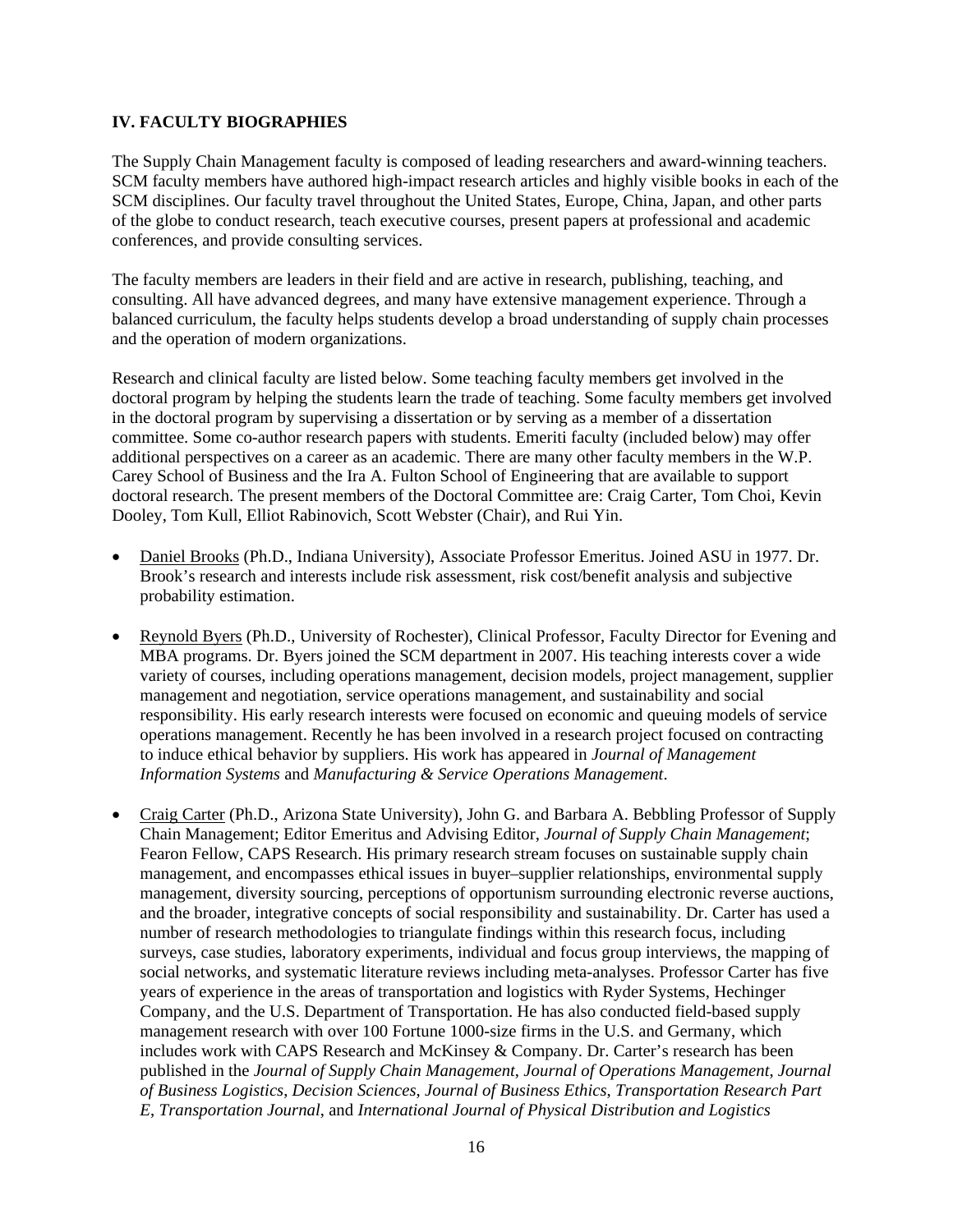*Management*. He serves on several journal review boards, and is an Associate Editor for the *Journal of Operations Management*, *Journal of Business Logistics*, and *Decision Sciences*.

- Joseph R. Carter (D.B.A., Boston University; C.P.M.), Professor Emeritus. Professor Carter's research efforts have been oriented toward purchasing and supply management issues. Professor Carter's research contribution encompasses three major content areas: buyer and supplier communication processes and information exchange systems, international sourcing and supply management issues, and strategic procurement. Dr. Carter was a principle investigator on a major project examining the role of corporate procurement in the strategic outsourcing process and the outsourcing of procurement activities. Presently, Dr. Carter is co-investigator on a multi-phase study that examined the linkages between future trends, corporate objectives, and procurement strategies and tactics.
- Phillip L. Carter (D.B.A., Indiana University), Professor Emeritus, past Executive Director, Center for Advanced Purchasing Studies (CAPS Research). Joined ASU in 1995. Fellow of the Decision Science Institute and former editor of *The Journal of Supply Chain Management.* Author of four books and numerous papers in leading business journals. Professor Emeritus, Michigan State University.
- Thomas Y. Choi (Ph.D., University of Michigan), Harold E. Fearon Eminent Scholar Chair of Purchasing Management at W. P. Carey School of Business, Arizona State University. He leads the study of the upstream side of supply chains, where a buying company interfaces with many suppliers organized in various forms of networks. He has published in the *Academy of Management Executive*, *Decision Sciences*, *Harvard Business Review, Journal of Operations Management, Production and Operations Management* and others. He has co-authored two trade books on purchasing and supply management. Choi is executive director of CAPS Research, a joint venture between Arizona State University and the Institute for Supply Management. He also co-directs the Complex Adaptive Supply Networks Research Accelerator (CASN-RA), a research group focused on complex adaptive supply networks. In 2012, he was recognized as the Distinguished Operations Management Scholar by the OM Division at the Academy of Management, and has consulted with numerous corporations. He served as co-EIC for the Journal of Operations Management from 2011 to 2014. Recent consulting work with the U.S. Department of Energy focused on the role of supply chains in bringing sustainable energy technologies to market.
- Eddie Davila (MBA, Arizona State University), Principal Lecturer. Joined ASU in 1998. During his time at ASU Eddie Davila has taught courses on: Global Integrated Supply Chain Management and Operations, Small Business, Business Processes, Operations Consulting, Strategy, and Sustainability. Mr. Davila presently instructs nearly every new W. P. Carey School of Business student in the Introduction to Supply Chain Management course, entitled Global Supply Operations. This means he teaches about 1200 students per year, but that number may surge to over 2000 students in the years to come. As a result he is in charge of designing a state-of-the art online course that will feature high production videos and undergraduate-friendly podcast presentations that will all be made available for free to students and instructors at every other school. The class is due to pilot during spring of 2010. Mr. Davila's outside interests, which all make their way into his lectures, include music, yoga, modern medicine, acting, physics, fantasy baseball and football, procrastinating and all other things geeky.
- Kevin J. Dooley (Ph.D., University of Illinois at Urbana-Champaign), Professor, Dean's Council of 100 Distinguished Scholars. Joined the ASU Faculty in 1997. Dr. Dooley is a world-known expert in the application of complexity science to organizations. He has published over 100 research articles examining complexity and dynamical issues in quality, innovation, supply chain management, and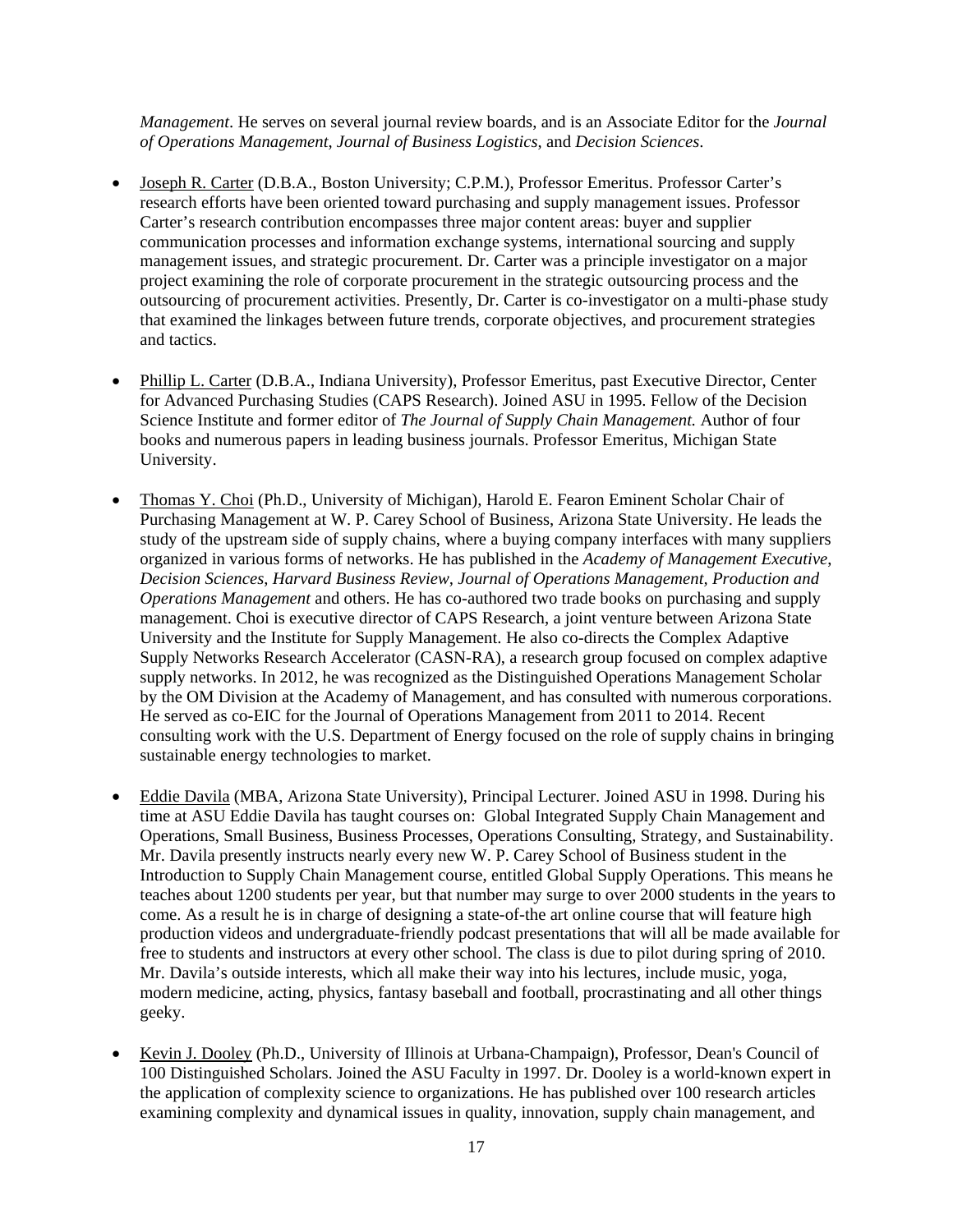information systems. He co-authored the award winning book, "Organizational Change and Innovation Processes: Theory and Research Methods" (Oxford Press, with Drs. Poole, Van de Ven, & Holmes) and is on several journal editorial boards, including *Journal of Operations Management* and *Decision Sciences Journal*. He has co-authored two patents with Dr. Steven Corman concerning Centering Resonance Analysis, a novel form of network text analysis, and is CEO and co-founder of their spin-off company, Crawdad Technologies. Crawdad's text analysis software is used in over 100 universities, and Crawdad is working with the U.S. government on anti-terrorism efforts. He has served as President, and is currently a Trustee for the Society for Chaos Theory in Psychology and the Life Sciences. Dr. Dooley teaches Ph.D. courses in research methods, and MBA courses in management of technology, six sigma, and lean manufacturing. He has consulted with over 100 companies in the areas of quality, organizational change, and innovation, including Intel, Motorola, Raytheon, Honeywell, 3M, EDS, Citibank, Banner Health, and Ford.

- Brett Duarte (Ph.D., Arizona State University), Clinical Assistant Professor and the Faculty Director for the Business Analytics Program. Joined ASU in 2017. Prior to ASU, Dr. Duarte worked as a Master Black Belt at IBM for 12 years. He was responsible for driving process improvement and optimization using Lean Six Sigma and Business Analytics. His research interests are in Lean Six Sigma, Quality Management, Simulation and Optimization of Supply chains. He is an avid tennis fan (Go Roger!) and loves playing soccer and racket ball.
- Mahyar Eftekhar (Ph.D., HEC Paris), Associate Professor. Joined ASU in 2013. He completed his PhD in Operations Management from HEC Paris. He received an MSc degree in Production and Operations Management from Chalmers University of Technology, Sweden. Prior to his PhD studies, Dr. Eftekhar has worked in the automobile industry and energy sector in Iran as management consultant. His current research focuses on humanitarian logistics. He is mostly interested in humanitarian logistics network design and the effects of earmarked budget on collaboration between large humanitarian organizations.
- John Fowler (Ph.D., Texas A&M University), Motorola Professor. Joined the Supply Chain Management Department in 2012. Dr. Fowler's research areas are deterministic scheduling, discrete event simulation methodology, modeling and analysis of semiconductor manufacturing systems, operations research in health care, manufacturing applications of operations research and discrete event simulation.
- Mohan Gopalakrishnan (Ph.D., University of Alabama), Associate Professor and Chair of the Supply Chain Management Department. Dr. Gopalakrishnan's research focus is on global supply chain risk management, health care operations management, "non-profit humanitarian" operations, Webcongestion and technology capacity management, and product design and target costing.
- Harish Guda (Ph.D., The University of Texas at Dallas), Assistant Professor. Joined ASU in 2019. His research interests are in technology-enabled innovation in operations management, two-sided markets and marketplace design (in particular, the sharing- and gig-economy), and pricing and revenue management. He has published articles in *Management Science* and *Production and Operations Management*.
- Donald L. Keefer (Ph.D., University of Michigan), Professor Emeritus. Joined ASU in 1987. Dr. Keefer's research and teaching interests center on decision analysis and applied management science, areas in which he has fifteen years of industrial experience. He has published in a number of leading journals including *Management Science, Operations Research, Decision Analysis*, and *Interfaces*. He has been an Associate Editor for *Operations Research* and was the founding Contributing Editor for the Practice Abstracts feature in *Interfaces*. He currently served on the Editorial Board of *Decision*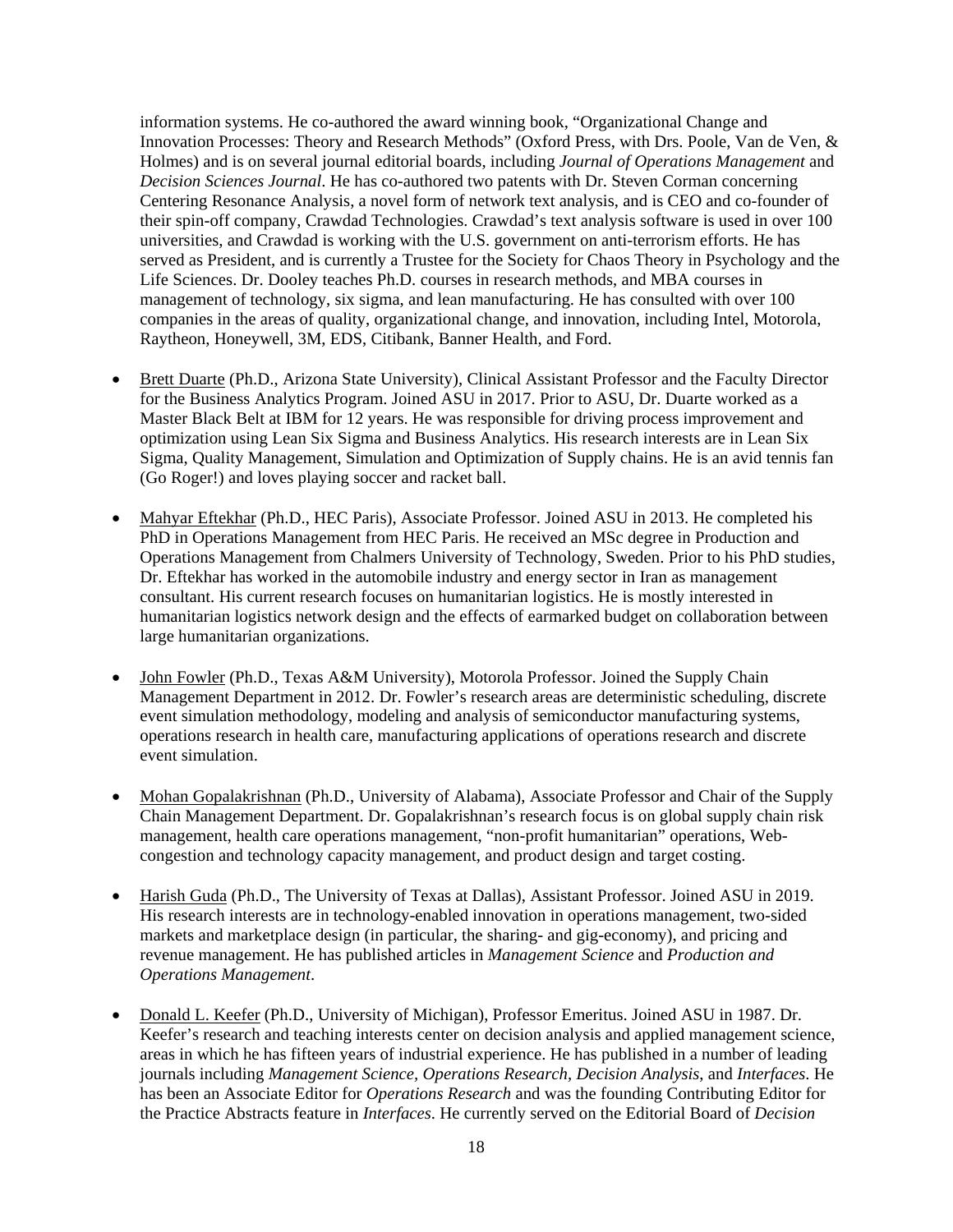*Analysis*. He was elected Chair of the Decision Analysis Society of INFORMS (1996 – 1998), which he also served as Vice Chair (1994 – 1996) and as Past Chair (1998 – 2000).

- Craig W. Kirkwood (Ph.D., Massachusetts Institute of Technology), Professor Emeritus. Joined ASU in 1983. Research areas include supply chain performance metrics, tradeoff and risk analysis for supply chains, and large-scale decision analysis models. Dr. Kirkwood has published in *Management Science, Operations Research, Interfaces,* and numerous other journals, and is the author of the book *Strategic Decision Making.* He has served in a variety of editorial and professional roles for the Institute for Operations Research and the Management Sciences, including Treasurer, and also as a member of the Advisory Panel for the Decision, Risk, and Management Science Program of the National Science Foundation. He is past President of the INFORMS Decision Analysis Society.
- Thomas J. Kull (Ph.D., Michigan State University), Professor. Joined ASU in 2007. Dr. Kull's research interests are supply management strategy, supply chain risk management and behavioral dynamics in supply chains. Dr. Kull has published in *Journal of Operations Management*, *Decision Sciences*, *IEEE Transaction on Engineering Management*, *International Journal of Operations Management*, and *European Journal of Operational Research*. He received honorable mention in the Elwood S. Buffa Doctoral Dissertation Award, and is an Award Winner at the Literati Network Awards for Excellence 2008. He has over 13 years of industry experience.
- Hongmin Li (Ph.D., Massachusetts Institute of Technology), Professor. Joined ASU in 2007. Her primary research stream focuses on supply chain decisions during product transitions when a company, as well as its competition, manages more than one generation of products simultaneously, such as generations of microprocessors for personal computers. She studies production and inventory control, capacity planning, and pricing within this context. Her secondary research focus is on supplier management and incentive structures when there is competition between suppliers or supply chains. She has articles on these topics published or accepted at *Manufacturing & Service Operations Management*, *Production and Operations Management*, *Operations Research*, and *Naval Research Logistics*. She has been the Principal Investigator or Co-PI on four research grants from the semiconductor industry.
- Arnold Maltz (Ph.D., The Ohio State University), Associate Professor Emeritus. Joined ASU in 1997. Dr. Maltz's research interests are third party logistics, and outsourcing, global logistics for high tech companies, and transporter logistics. Dr. Maltz has published in *The Journal of Business Logistics, International Journal of Logistics Management, International Journal of Logistics: Research and Applications,* and *Transportation Journal,* as well as other marketing, purchasing, and logistics journals. His work on outsourcing has resulted in awards from the Council of Logistics Management and Andersen consulting. He is a member of the Council of Logistics Management, the Warehousing Education and Research Council, and he has over 15 years of industry experience. Dr. Maltz has done research and taught in Israel, Mexico, Argentina, and Denmark.
- Srimathy Mohan (Ph. D., University of Montreal), Associate Professor. Joined ASU in 1999. Her primary research interests include planning and scheduling problems in healthcare, information and production supply chains. Specifically, she is working on operating room scheduling, capacity planning of web servers and production scheduling with setup times. Her secondary research interests include logistics and routing problems. She is interested in the optimal allocation and scheduling of resources in humanitarian logistics networks. These research projects have resulted in doctoral dissertations and master's theses. Her research has been published in a variety of journals, including *Management Science, Transportation Science, Decision Sciences, Interfaces, Journal of Supply Chain Management, International Journal of Production Research, European Journal of Operational Research*, and *INFORMS Journal on Computing*.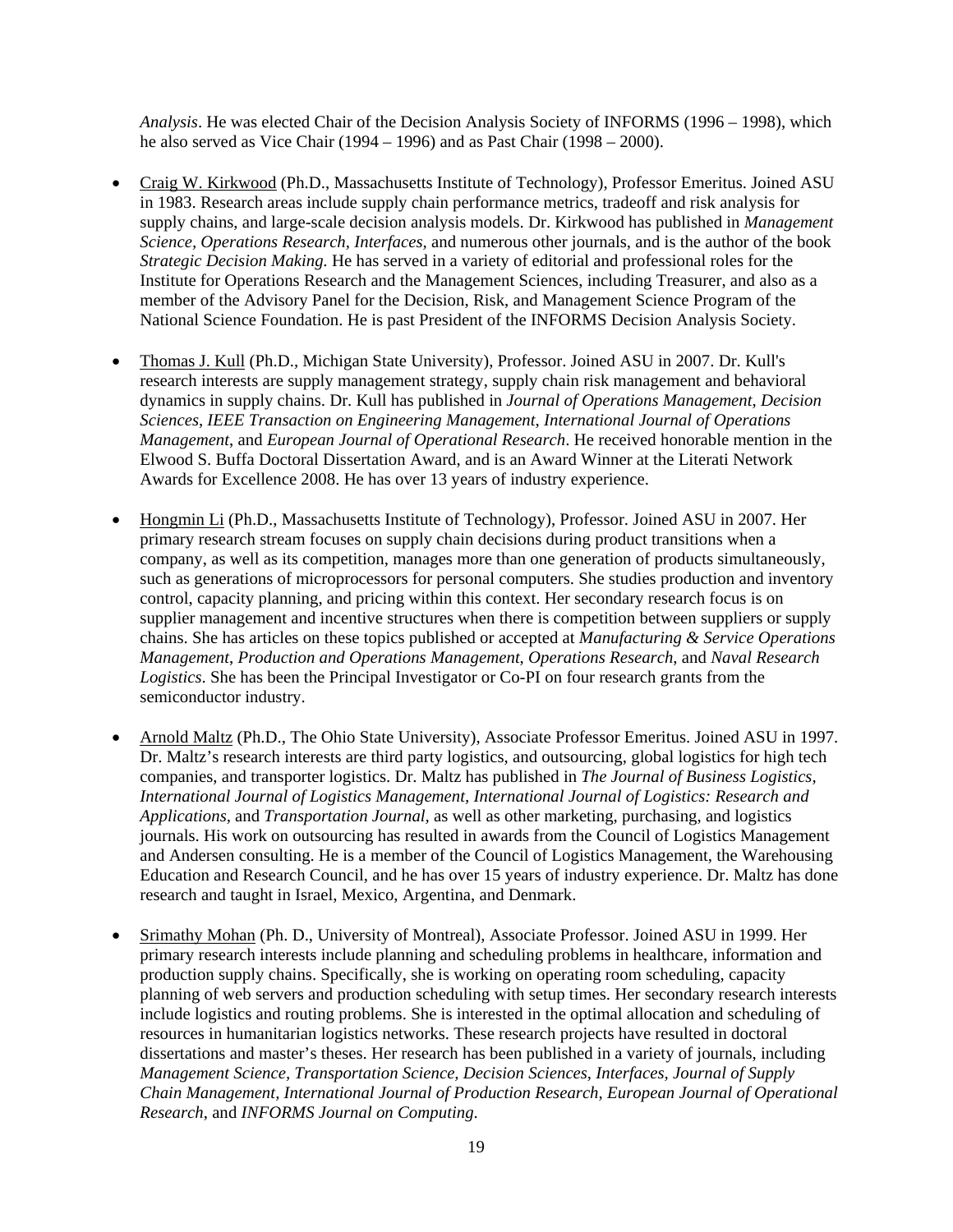- Michele E. Pfund (Ph.D., Arizona State University), Clinical Professor, Associate Dean Undergraduate Programs. Dr. Pfund joined the Supply Chain department in 2005 and her teaching and research interests focus upon modeling complex systems though decision analysis, optimization, and simulation. Dr. Pfund has several years of relevant industry experience in these areas and has published in a number of leading journals including *IEEE Transactions on Semiconductor Manufacturing, International Journal of Production Research,* and *Computers and Operations Research.* Dr. Pfund is a member of INFORMS and is currently serving on the 2005 National Conference Program Committee. She is also a member of the Institute for Industrial Engineers and serves as the treasurer for the local Arizona Chapter.
- Antonios Printezis (Ph.D., Case Western Reserve University), Clinical Associate Professor. Joined ASU in 2005. Dr. Printezis joined ASU in 2005. He received his Doctorate from Case Western Reserve University in Operations Research and holds a Master's Degree in Chemical Engineering. Prior to Arizona State University, he taught courses on Business Statistics, Operations Management and Technology & Innovation at the Weatherhead School of Management at Case Western Reserve University and at Cleveland State University in the Department of Operations Management and Business Statistics. Prior to joining the academic community he held a Quality Control Engineer position for PepsiCo. His research has been published in a number of SCM journals including, *International Journal of Operational Research*, *Operations Research Letters*, *Interfaces*, *Decision Sciences* and *Quality Management in Healthcare*. His current projects and research interests focus on Sustainability and Supply Chain Management. Dr. Printezis has been teaching and developing courses for W.P.Carey and the School of Sustainability on topics including Global Supply Operations, Business and Sustainability, Control Systems and Operations Management.
- Elliot Rabinovich (Ph.D., University of Maryland), Avnet Professor of Business and Supply Chain Management. Joined ASU in 2001. Dr. Rabinovich is the current director of the PhD program in SCM. His current research interests include supply chain management and logistics in internetretailing environments and enterprise-wide coordination of inventory management practices and information technology. Dr. Rabinovich has published over 20 articles in *California Management Review*, *Decision Sciences*, *Journal of Business Logistics, Journal of Operations Management, Transportation Research (E): Logistics and Transportation Review, Production and Operations Management, Sloan Management Review*, and others*.*
- Dale Rogers (Ph.D., Michigan State University), ON Semiconductor Professor of Business, Logistics, and Supply Chain Management. He is also the Director of the Network for Value Chain Excellence and the Co-Director of the Internet edge Supply Chain Lab at ASU. Dr. Rogers is the Leader in Supply Chain Finance, Sustainability, and Reverse Logistics Practices for ILOS - Instituto de Logística e Supply Chain in Rio de Janeiro, Brazil. In 2012 he became the first academic to receive the International Warehouse and Logistics Association Distinguished Service Award in its 120-year history. He is a Board Advisor to Flexe and serves on the Board of the Reverse Logistics and Sustainability Council. He is a leading researcher in the fields of reverse logistics, sustainable supply chain management, supply chain finance and secondary markets, has published in the leading journals of the supply chain and logistics fields. He has been principal investigator on research grants from numerous organizations. He is a senior editor at *Decision Sciences* and associate editor of the *Journal of Business Logistics* and the *Journal of Supply Chain Management*. He has made more than 300 presentations to professional organizations and has been a faculty member in numerous executive education programs at universities in the United States, China, Europe and South America as well as at major corporations and professional organizations. Dr. Rogers has been a consultant to several companies and a principal investigator on research grants from numerous organizations.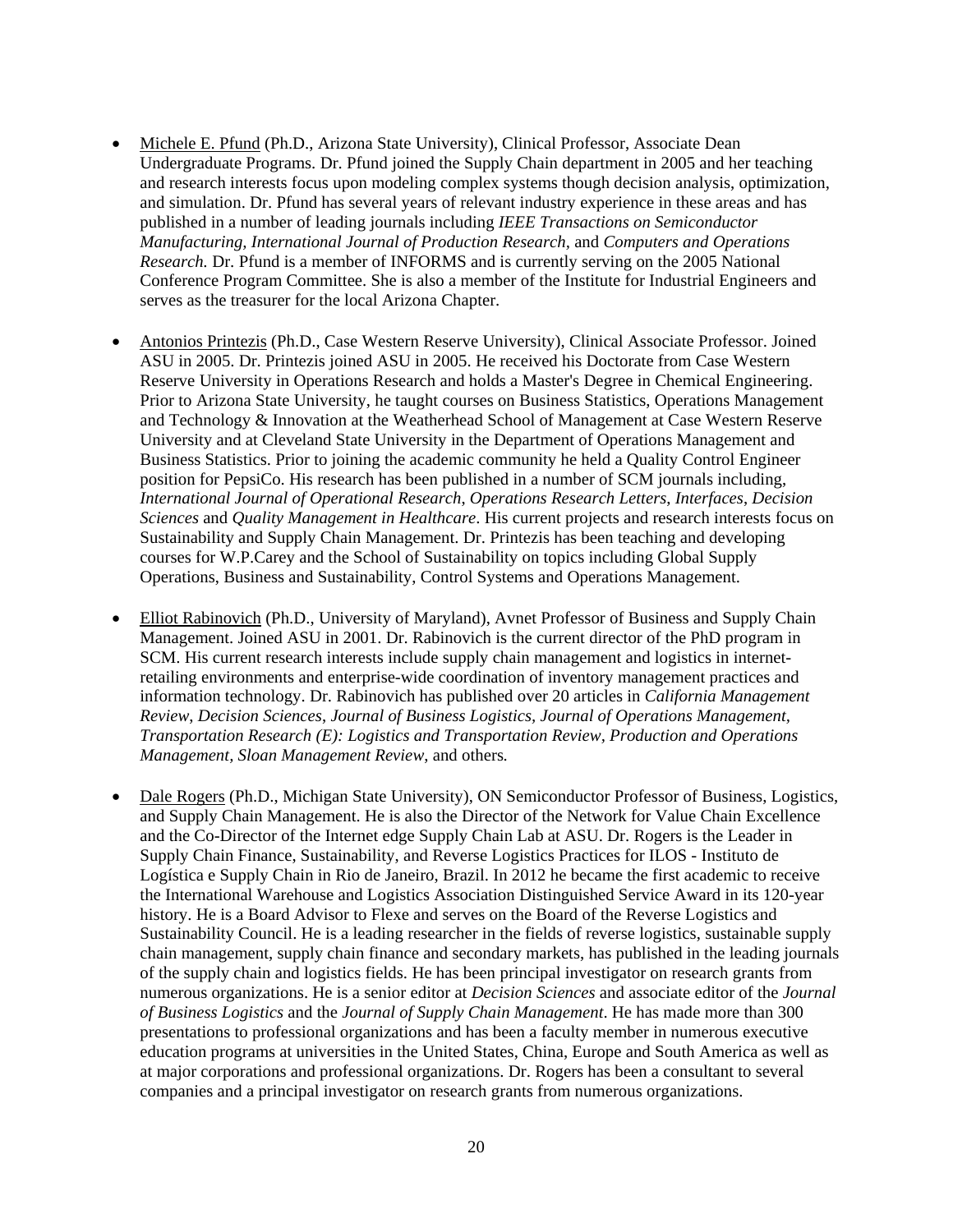- Eugene Schneller (Ph.D. New York University), Professor. His primary research stream focuses on strategic management for the health sector supply chains and encompasses issues in group purchasing organization/collaborative purchasing, design of health sector distribution models, supplier organization integration and trust, in and out-sourcing of key supply chain functions, health care system design, integrity in purchasing and positioning of the supply chain function and the impact of physicians and other clinicians on supply chain pertaining to cost, quality and outcomes. Dr. Schneller's research employs both qualitative and quantitative methods to explore key hypothesis – with a strong focus on hypothesis development around unique health sector issues. His work is comparative, scrutinizing supply chains in the US, Canada, United Kingdom, EU and Australia. His work has appeared in both supply chain journals as well as health policy and management journals. Schneller is Director of the Health Sector Supply Chain Research Consortium, and Industry Advisory Group within CAPS Research. The Consortium is engaged in "translational" research – bringing the best practices from outside of the health sector into the health sector. The Consortium membership provide a unique access to major distributors, group purchasing organizations, suppliers and information technology intermediaries. Dr. Schneller is also involved in studies pertaining to supply chains in evolving nations through the U.S. Agency for International Development (USAID) – especially Africa and Asia. Dr. Schneller has lectured at Universities across the globe including Imperial College (London), Bocconi University, University of Porto and the Shanghai National Accounting Institute. He has held faculty positions and/or visiting research scholar roles at Duke University, Columbia University, University of Colorado and Imperial College
- Adegoke Oke (Ph.D., Cranfield University, UK), Associate Professor. His main research interests are in the areas of innovation in supply chains and networks, supply chain risk management, flexibility and managing global supply chains that include developing economies. His publications have appeared in the *Journal of Operations Management*, *Decision Sciences*, *Journal of Supply Chain Management*, *International Journal of Operations & Production Management*, *International Journal of Production Economics*, *International Journal of Production Research*, *Journal of Purchasing and Supply Management*, *Organizational Dynamics* and *Journal of Applied Psychology* among others. He is a UK AIM Scholar, an Associate Editor of the Journal of Operations Management and an editorial review board member of the Journal of Supply Chain Management and Journal of Manufacturing Technology Management. Dr Oke has done research and taught in the UK, Malaysia, South Korea, Nigeria, Ghana, Spain and South Africa. Prior to a career in academia he held senior positions at Shell for over 8 years.
- Joe Van Orden (Ph.D., University of Utah), Assistant Dean of Academic Affairs. Joined ASU in 2014. Dr. Van Orden's research interests are Service and Quality Management in Healthcare, Improving Hospital Supply Chains, Innovation in the Supply Chain, Lean Management, and the Operations/Accounting interface. Dr. Van Orden has published in the *Journal of Business Logistics*, *Journal of Product Innovation Management*, and CAPS Research. Dr. Van Orden has 10 plus years of work experience in the chemical supply chain industry, designing supply chains for companies like Intel, Micron, and Entegris. He has worked in Taiwan, Korea, China, Israel, and other countries. He continues to consult with companies looking to improve their supply chains in both health care and chemical logistics.
- Mikaella Polyviou (Ph.D., The Ohio State University), Assistant Professor. Joined ASU in 2016. Her primary research interests focus on supply chain risks and disruptions, and involve managerial and organizational responses to supply chain disruptions, behavioral biases arising from supply chain disruptions, and strategies and capabilities to improve organizational resilience. She is also interested in issues of conceptual clarity and measurement in empirical supply chain management research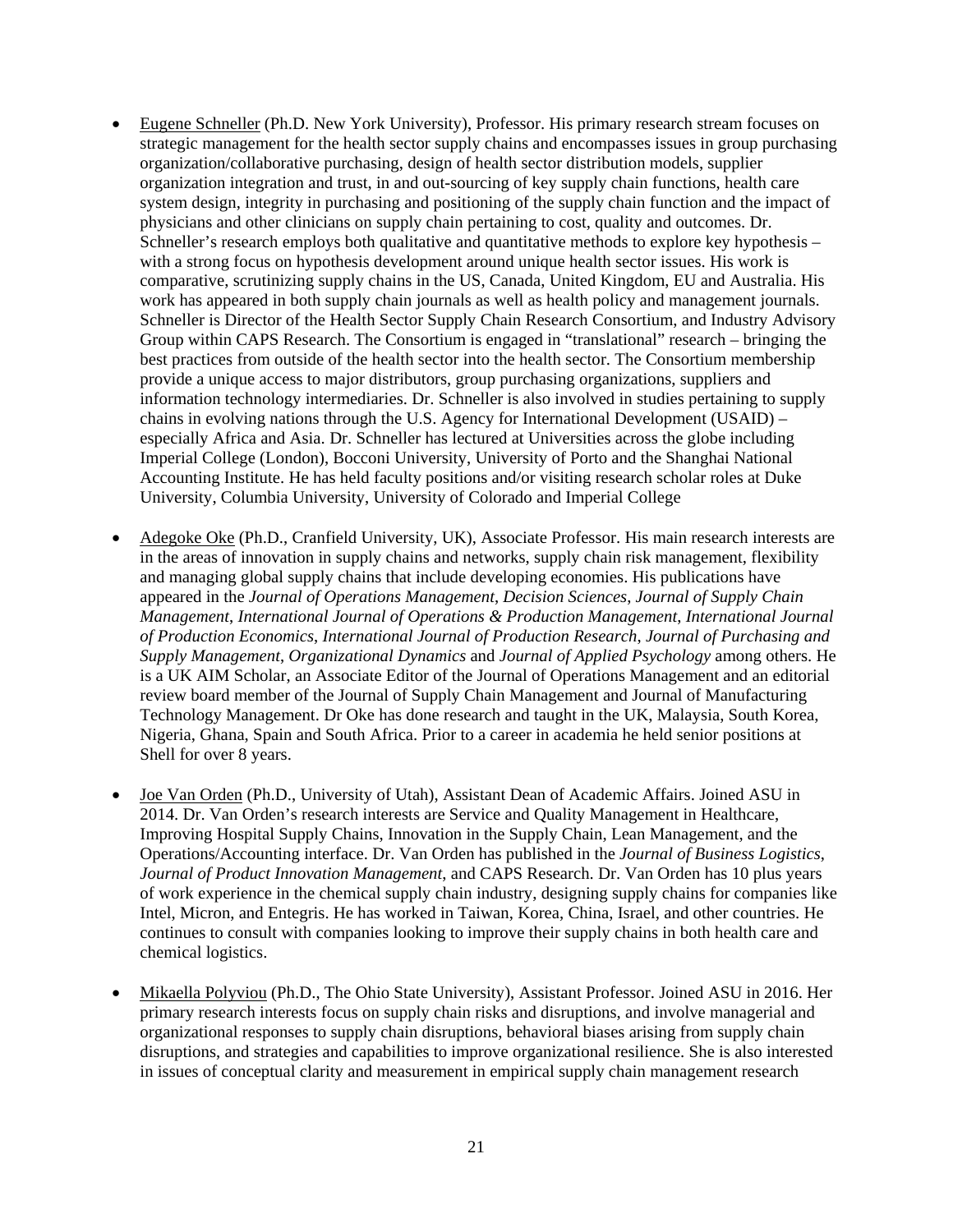- William Verdini (D.B.A., Kent State University), Professor Emeritus. Joined ASU in 1976. Dr. Verdini serves on the Boards of Directors the Better Business Bureau of Central/Northern Arizona and All Saints' Episcopal Day School. He has also served on the Board of the Arizona Technology Incubator, the ASU Business Dean's Board of Excellence and the Arizona Small Business Development Network Board. In 1999 when he directed the ASU Center for the Advancement of Small Business, Dr. Verdini was recognized by the Business Journal as one of the Valley's "Most Influential" people in the small business category. He has also served as the Interim Dean and Associate Dean of the ASU College of Extended Education. Dr. Verdini has published in the *American Compensation Association Journal*, *American Journal of Mathematical and Management Sciences*, *The American Statistician*, *Computers & Industrial Engineering*, *Decision Sciences*, *European Journal of Operational Research*, *Management Science*, *Operations Research* and others.
- Yimin Wang (Ph.D., University of North Carolina, Chapel Hill), Associate Professor. Joined ASU in 2007. His research focuses on operational risk management strategies, particularly in the global supply chain management area. His current research investigates mitigation strategies and operational recourses under unreliable supply. In particular, his recent research studies risk mitigation strategies under frequently encountered challenges in global operations, including the lead-time risk, capacity risk, and regulatory trade barriers risk. Prior to UNC, Dr. Wang held several professional roles, including analytical consultant at SAS Institute and project leader for Canadian Airlines International. He received his MBA degree from the University of British Columbia.
- Scott Webster (Ph.D., Indiana University), Bob Herberger Arizona Heritage Chair and Professor of Supply Chain Management. Prior to joining ASU in 2013, Dr. Webster was the Steven Becker Professor of Supply Chain Management at the Whitman School of Management of Syracuse University where he served as co-director of the H. H. Franklin Center for Supply Chain Management. He has worked in industry in the areas of consulting and corporate finance. His current research focuses on modeling risk and uncertainty in supply chains. His work has appeared in such journals as *Journal of Operations Management*, *Management Science*, *Manufacturing & Service Operations Management*, *Operations Research*, and *Production and Operations Management*, among others. He is the author of the text Principles of Supply Chain Management. He is a Senior Editor for *Production and Operations Management*, on the editorial board of *Journal of Business Logistics*, he served as an Associate Editor for *Decision Sciences*, and he has served on the editorial boards of *Journal of Operations Management*, and *Manufacturing & Services Operations Management*.
- Robert Wiedmer (Ph.D., Michigan State University), Assistant Professor. He joined the Supply Chain Management Department in 2016. Prior to his doctoral studies, Dr. Wiedmer worked as a postgraduate research assistant in shipping economics at the Cyprus University of Technology. He earned a graduate degree in business and engineering (Dipl.-Wi.-Ing.) at the Dresden University of Technology in Germany and a Master in Business Logistics Engineering (MBLE) at The Ohio State University. Dr. Wiedmer's current research areas focus on buyer-supplier relationships, the effects of environmental changes, such as resource scarcity, in supply chains, supply chain network design and its association to supply chain performance. His research has appeared in *Journal of Supply Chain Management, Research in Transportation Economics*, and book chapters
- Rui Yin (Ph.D., University of California, Los Angeles), Associate Professor. Joined ASU in 2007. Dr. Yin's current research interests include inventory management, revenue management and marketingoperations interface in retailing. She has published articles in *Decision Sciences*, *Management Science*, *Production and Operations Management*, among others.
- Heng Zhang (Ph.D., University of Southern California), Assistant Professor. Joined the Supply Chain Management Department in 2020. Heng Zhang's research focuses on the theory and applications of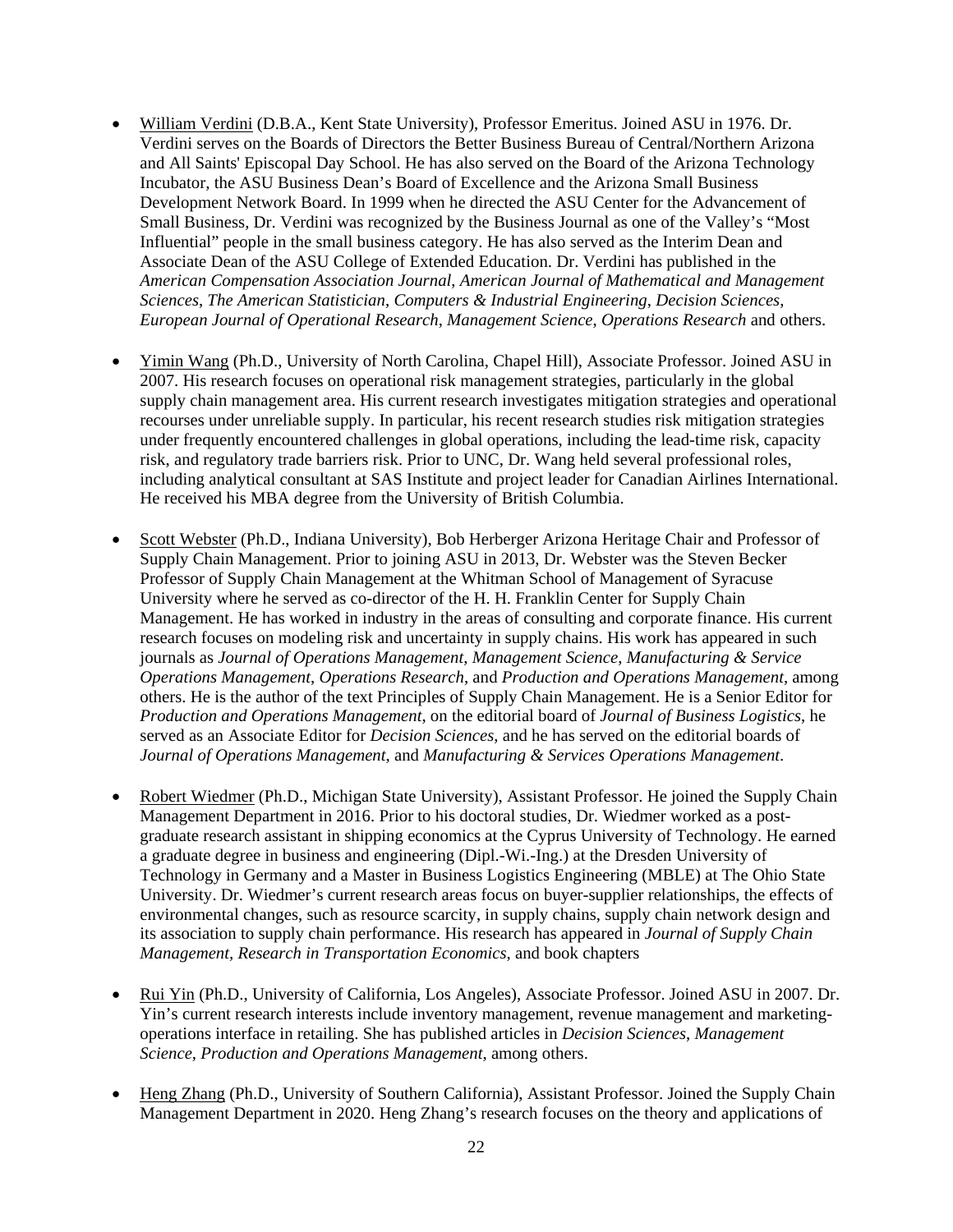choice modeling, and its applications in revenue management in a broad sense. He applies gametheoretic modelling, data mining, information technology, large-scale optimization and nonparametric algorithms to guide decision making in revenue management. Besides, he is also interested in field experiments and data-driven optimization methods such as multi-arm bandit algorithms. He has published several articles on *Management Science* and *Operations Research*.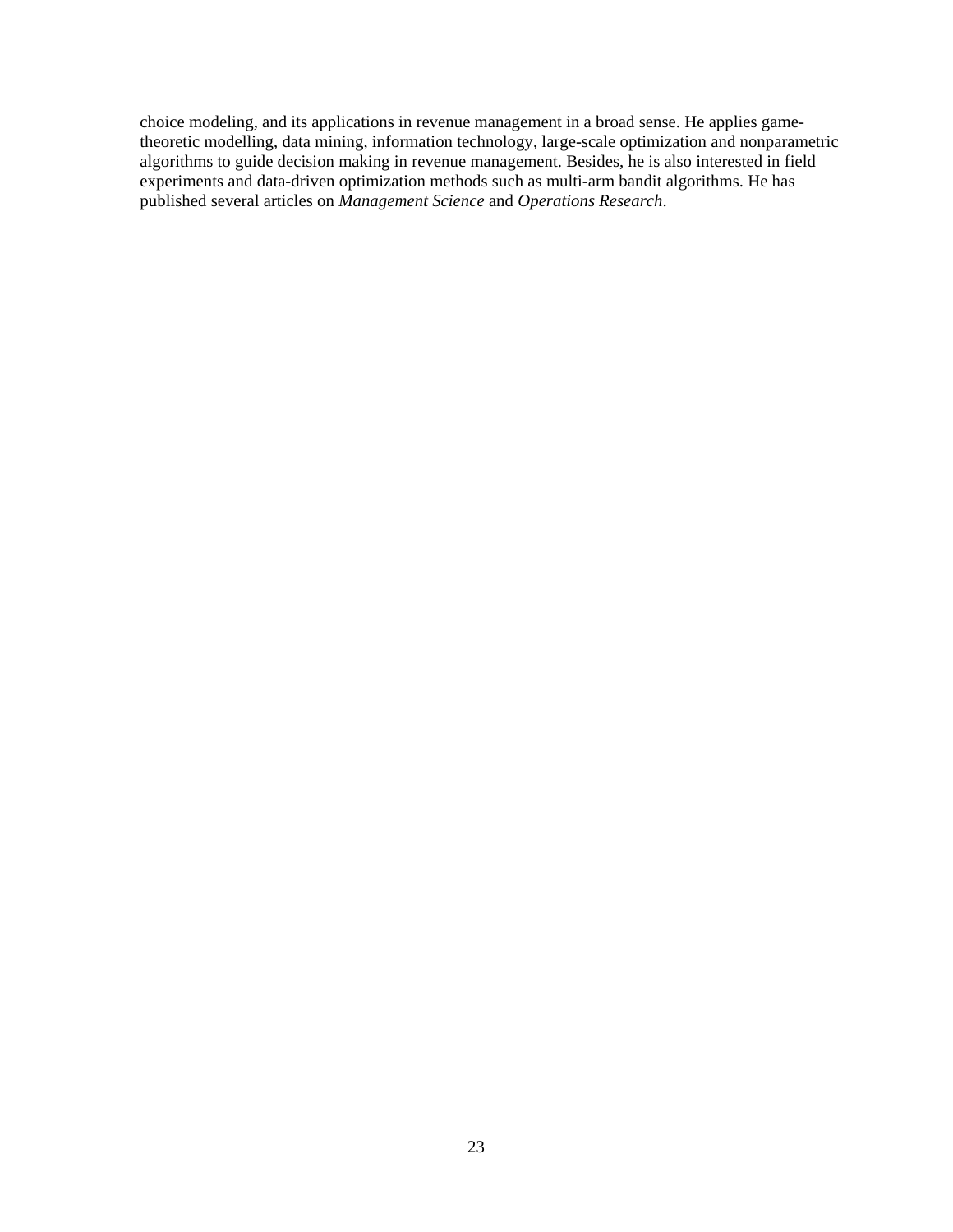# **V. COURSE DESCRIPTIONS**

The following is a list of courses from different schools and departments that may be of interest to SCM PhD students. Please visit<https://webapp4.asu.edu/catalog/> for the most up-to-date course descriptions and schedule of offerings.

## Agribusiness

AGB 701 – Advanced Agribusiness I: Advanced Agribusiness Analysis

• Advanced topics include benefit-cost analysis, input-output analysis, consumer demand, agricultural policy, international trade, welfare economics and applied mathematical economics.

AGB 702 – Agribusiness II: Applied Econometrics

• Econometric analysis techniques applied to multinomial and count models, welfare economics, demand models and maximum likelihood estimation using STATA.

AGB 703 – Advanced Agribusiness III: Advanced Empirical Models

• Microeconomics applied to empirical models involving agribusiness including consumer and producer theory, empirical industrial organization, strategic choice and price behavior.

# Computer Science

CSE 550 – Combinatorial Algorithms and Intractability

• Combinatorial algorithms, nondeterministic algorithms, classes P and NP, NP-hard and NP-complete problems, and intractability. Design techniques for fast combinatorial algorithms.

CSE 556 – Game Theory with Applications to Networks

• Strategic conflict as matrix games, notions of equilibrium, definition and existence of Nash equilibrium, zero-sum games, extensive-form games, Bayes Nash equilibrium, potential games, routing games, algorithmic game theory, computation of Nash equilibrium, incentives and pricing in communication networks, application of game theory in wireless networks. Knowledge of calculus, discrete mathematics, probability theory and algorithms is necessary to be successful in this course.

CSE 561 – Modeling and Simulation Theory and Application

• Modeling theories, simulation protocols, object-oriented modeling, model design, simulation analysis, network-based systems, discrete-event modeling, continuous modeling, hybrid modeling.

CSE 569 – Fundamentals of Statistical Learning and Pattern Recognition

• Concepts of statistical pattern recognition, Bayesian decision theory, parameter estimation, discriminant analysis, basics of artificial neural networks, basics of data clustering. Knowledge of college-level calculus, linear algebra, basic probability theory and proficiency in computer programming is necessary to be successful in this course.

CSE 572 – Data Mining

• Advanced data mining techniques: classification, clustering, association, preprocessing; performance evaluation; information assurance, Web mining, security and privacy issues, and other applications. Students must have a solid background in database management systems, search, learning, and statistics to be successful in this course.

CSE 573 – Semantic Web Mining

• Data mining techniques for structuring and organizing unstructured sources such as text and Web data into meaningful machine-processable information; computational aspects of information extraction and data linkage; discovery and prediction tasks where text serves as data such as detecting events, measuring public opinion and making recommendations. A background in databases, algorithms and theory of computation is necessary to be successful in this course.

CSE 576 – Topics in Natural Language Processing

• Comparative parsing strategies, scoping and reference problems, nonfirst-order logical semantic representations, and discourse structure.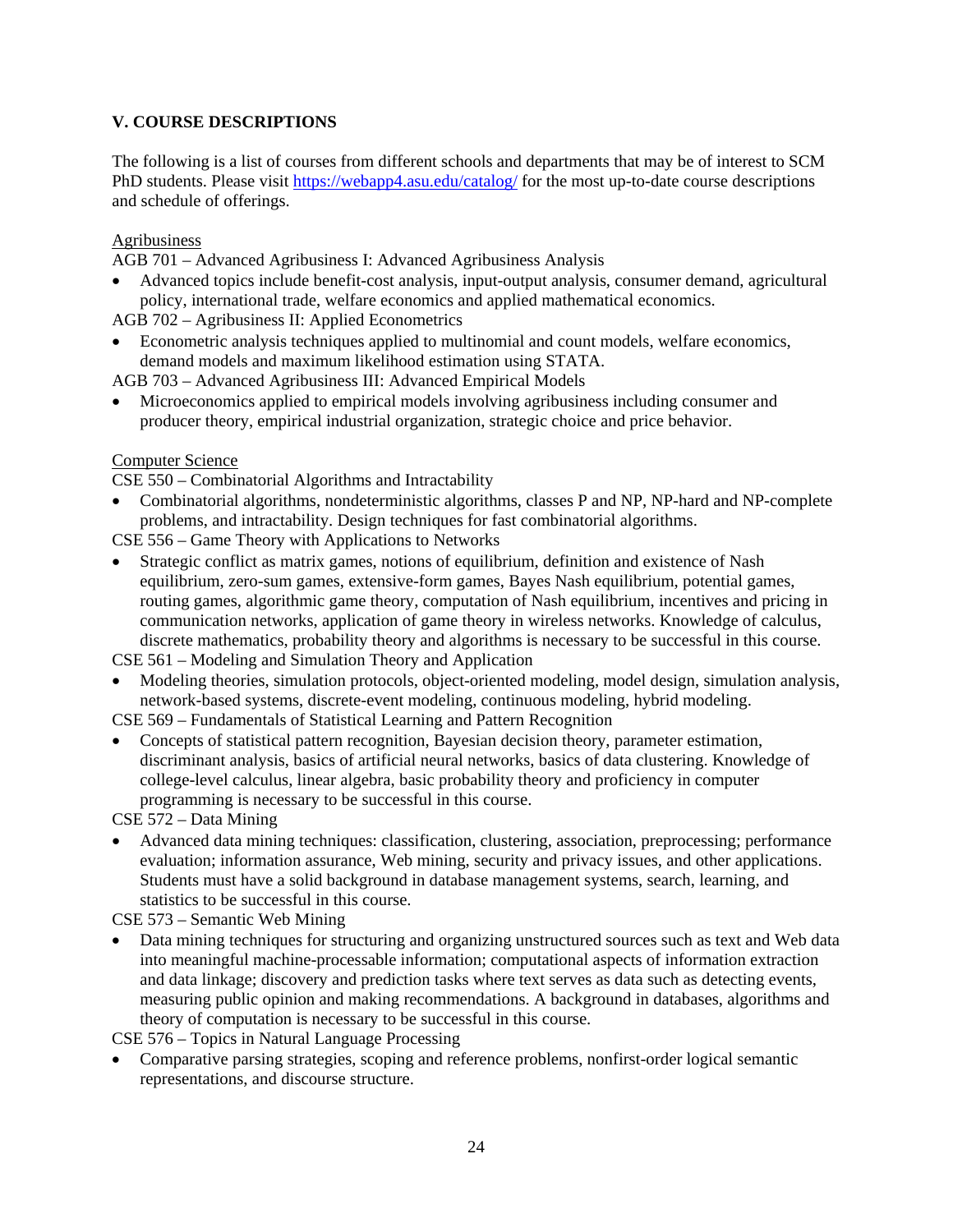# Economics

ECN 510 – Microeconomic Theory and Applications

- Applies economic theory to production, consumer demand, exchange, and pricing in a market economy.
- ECN 525 Applied Regression Models
- Simple linear regression, multiple regression, indicator variables, and logistic regression. Emphasizes business and economic applications.

ECN 527 – Categorical Data Analysis

• Discrete data analysis in business research. Multidimensional contingency tables and other discrete models.

ECN 712 – Microeconomic Analysis I

- Theory of production, consumer demand, resource use, and pricing in a market economy.
- ECN 714 Microeconomic Analysis II
- General equilibrium, welfare economics, production, and capital theory.
- ECN 715 Advanced Microeconomic Analysis
- Focuses on current research areas in macroeconomics and monetary theory with emphasis on methods in economic dynamics and numerical techniques. Prerequisites: ECN 711 with C or better; ECN 713 with C+ or better
- ECN 716 Advanced Economic Theory I
- Economic behavior under uncertainty; markets and contracts under asymmetric information; the theory of games with incomplete information and applications. Prerequisites: ECN 714 with C or better; ECN 712 with C+ or better

ECN 725 – Econometrics I

• Problems in the formulation of econometric models. Emphasizes estimation, hypothesis testing, and forecast of general linear models.

ECN 726 – Econometrics II

• Estimation and inference of qualitative and limited dependent variable models as well as general multiple equation models. Prerequisites: ECN 725 with C+ or better

ECN 753 – Industrial Organization

• Analyzes structure, conduct, and performance in industrial markets; the economics of organizations. Prerequisites: ECN 713 and 714 with C or better

ECN 770 – Mathematics for Economists

• Surveys mathematical ideas encountered in economics and econometrics. Topics include measure theory, probability theory, and mathematical statistics.

# Industrial Engineering

IEE 376 – Operations Research Deterministic Techniques/Applications

• Industrial systems applications with deterministic operations research techniques. Resource allocation, product mix, production, transportation, task assignment, networks. Prerequisites: CSE 205 with C or better; MAT 242, 342 or 343 with C or better; or Industrial Engineering graduate student.

IEE 470 – Stochastic Operations Research

• Modeling and analysis with emphasis on stochastic operations research. Models for stochastic processes, including Markov chains, queueing and decision analysis. Prerequisites: Industrial Engineering, Engineering Management or Computer Science undergraduate; IEE 376 and IEE 385 with C or better; or Industrial Engineering graduate student.

IEE 520 – Statistical Learning for Data Mining

• Course description: Surveys data analysis methods for massive data sets and provides experience in analysis with computer software. Prerequisite(s): BMI 515 or IEE 572 or IEE 578; Credit is allowed for only BMI 555 or IEE 520

IEE 534 – Supply Chain Modeling/Analysis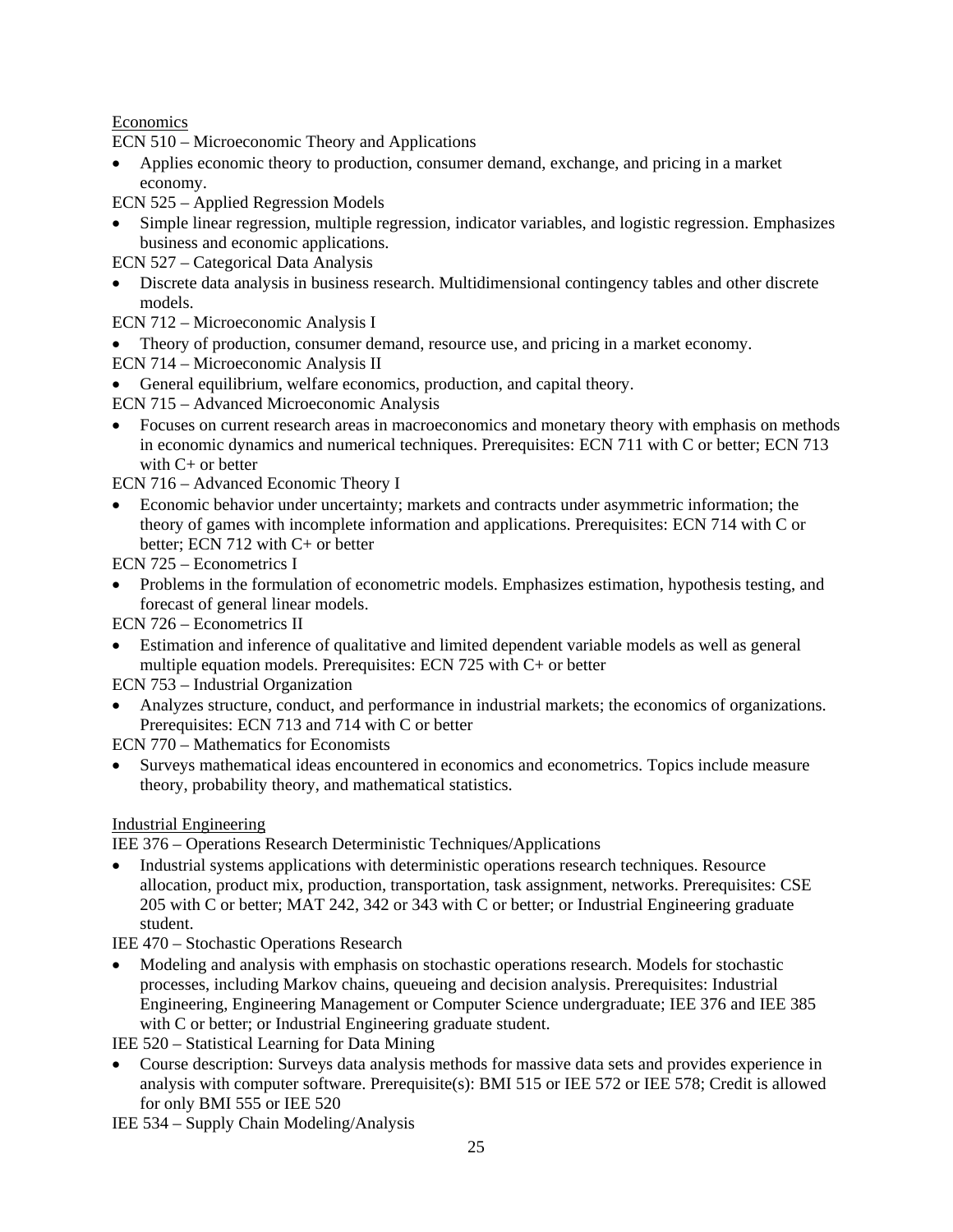• Techniques for modeling and analysis of supply chains. Inventory management, transportation/location models, value of information, channel alignment, risk pooling, contracts. Prerequisites: CSE 100 or 110, IEE 574, and IEE 470.

IEE 545 – Simulating Stochastic Systems

• Analyzes stochastic systems using basic queuing networks and discrete event simulation. Basic network modeling, shared resources, routing, assembly logic. Credit is allowed for only IEE 545 or 475. Prerequisites: CSE 205 and IEE 376; Co-requisites: IEE 470

IEE 572 – Design Engineering Experiments

• Analysis of variance and experimental design. Topics include strategy of experimentation, factorials, blocking and confounding, fractional factorials, response surfaces, nested and split-plot designs. Prerequisite: IEE 380.

IEE 574 – Applied Deterministic Operations Research

• Develops advanced techniques in operations research for the solution of complex industrial systems problems. Goal programming, integer programming, heuristic methods, dynamic and nonlinear programming. Prerequisites: Industrial Engineering MS, MSE, or PhD student.

IEE 575 – Applied Stochastic Operations Research

• Formulate and solve industrial systems problems with stochastic components using analytical techniques. Convolution, continuous-time Markov chains, queues with batching, priorities, balking, open/closed queuing networks. Prerequisites: Industrial Engineering MS, MSE, or PhD student.

IEE 578 – Regression Analysis

- Regression model building oriented toward engineers and physical scientists. Topics include linear regression, diagnostics, biased and robust fitting, nonlinear regression. Prerequisites: IEE 380.
- IEE 620 Optimization I
- First course of the Ph.D. level deterministic course series. This course covers foundations of optimization and linear programming. Prerequisites: MAT 272, 242, and IEE 376.

IEE 622 – Optimization II

• The course is a second graduate course of optimization. In this course, we introduce computational methods to solve optimization problem with integer variables efficiently as well as the mathematical theory. Pre-requisite: MAT 242 and IEE 376

IEE 640 – Probability and Stochastic Processes

• Presents fundamentals of probability and stochastic processes from a non-measure theoretic point-ofview to develop (a) basic model building and probabilistic reasoning skills, and (b) an understanding of important qualitative characteristics of some basic stochastic processes used to model dynamical systems with noise. Topics include a review of probability theory with particular attention to conditional probability and expectation; Markov chains; Renewal theory and the Poisson process. Considers applications in reliability, inventory theory, queuing. Pre-requisites: MAT 242, IEE 376 & 470

IEE 670 – Mathematical Statistics

• This course is an introduction to the field of mathematical statistics at a level intended for first-year Ph.D. students in Industrial Engineering. It builds a solid background in the principles, concepts and techniques of mathematical statistics. The class prepares students for advanced study and research in statistics, and is useful for understanding statistical data analysis techniques and developing statistical thinking. Prerequisites: IEE 380

IEE 672 – Adv Topics-Experimental Design

• Multilevel and mixed-level factorials and fractions, design optimality, incomplete blocks, unbalanced designs, random effects and variance components, analysis of covariance. Must be an Engineering MS//PHD student AND have completed with a C or better IEE 572 or be currently enrolled.

IEE 691 – Stochastic Dynamic Programming

• A small class emphasizing discussion, presentations by students, and written research papers.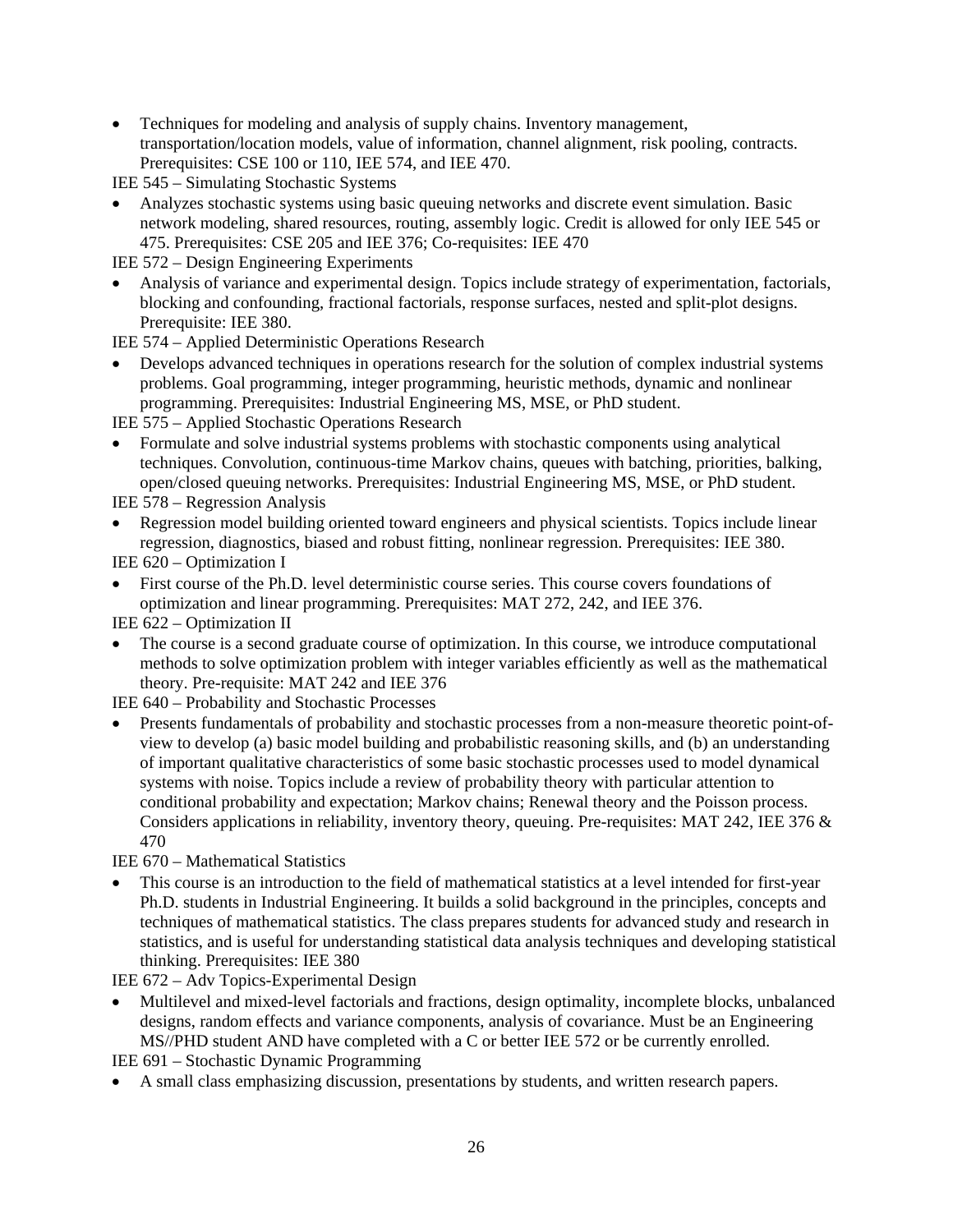Mathematics and Probability

APM 504 – Applied Probability and Stochastic Processes

• Markov chains, Martingales, probability measures, SDE, Brownian motion, Monte Carlo methods. APM 598 – Mathematical Modeling

• Topical courses not offered in regular course rotation--e.g., new courses not in the catalog, courses by visiting faculty, courses on timely topics, highly specialized courses responding to unique student demand.

MAT 570 – Real Analysis I

• Lebesgue integration, selected function spaces, differentiation, abstract measure theory, and elements of functional analysis.

MAT 571 – Real Analysis II

• Continuation of Lebesgue integration, selected function spaces, differentiation, abstract measure theory, and elements of functional analysis.

# Psychology

PSY 530 – Intermediate Statistics

- One-way and factorial designs, contrasts, post-hoc tests, probing of interactions, mixed designs, power, computer applications.
- PSY 531 Multiple Regression in Psychological Research
- Multiple regression and correlation, hierarchical regression, interactions, curvilinear relationships, categorical predictors, ANOVA in regression, regression diagnostics, regression graphics.

PSY 532 – Analysis of Multivariate Data

• Matrix algebra for multivariate procedures, component and factor analysis, canonical and discriminant analysis, classification, MANOVA, logistic regression, hierarchical linear model.

PSY 533 – Structural Equation Modeling

- Path analysis; exploratory and confirmatory factor analysis; recursive and nonrecursive latent variable models; mean and covariance structures; latent growth models.
- PSY 534 Psychometric Methods
- Theory and practice of psychological measurement using classical and modern test theories. Reliability assessment, test validation, test construction, test usage.

PSY 537 – Longitudinal Growth Modeling

• Growth modeling methodology to describe individual variation in development over time. Employs multilevel and structural equation modeling frameworks.

PSY 539 – Multilevel Models for Psychological Research

• Multilevel (i.e., hierarchical linear) modeling, as described by Raudenbush and Bryk (2002) and others. Covers analytic strategies for analyzing a variety of different nested data structures (e.g., couples data, clients nested within group therapy settings, children nested within classrooms, longitudinal data). Covers two- and three-level models for cross-sectional and longitudinal data and also addresses related topics such as centering and estimation. Students perform and interpret the results of these models using a variety of statistical software packages.

PSY 540 – Missing Data Analysis

• Covers analytic strategies for analyzing data with missing values, with a special emphasis on modern approaches for dealing with missing data, in particular maximum likelihood missing data handling and multiple imputation, maximum likelihood estimation and multiple imputation. Familiarizes students with missing data theory, traditional analysis methods (e.g., deleting incomplete cases, single imputation methods), maximum likelihood estimation, multiple imputation, planned missing data research designs, and the inclusion of auxiliary variables. Students learn how to perform and interpret the results of these models using a variety of statistical software packages.

PSY 543 – Statistical Mediation Analysis

• Specifically covers the substantive motivations for mediating variables and third-variable effects (interaction, confounder, covariate and mediator) in general. Mediation represents a chain such that